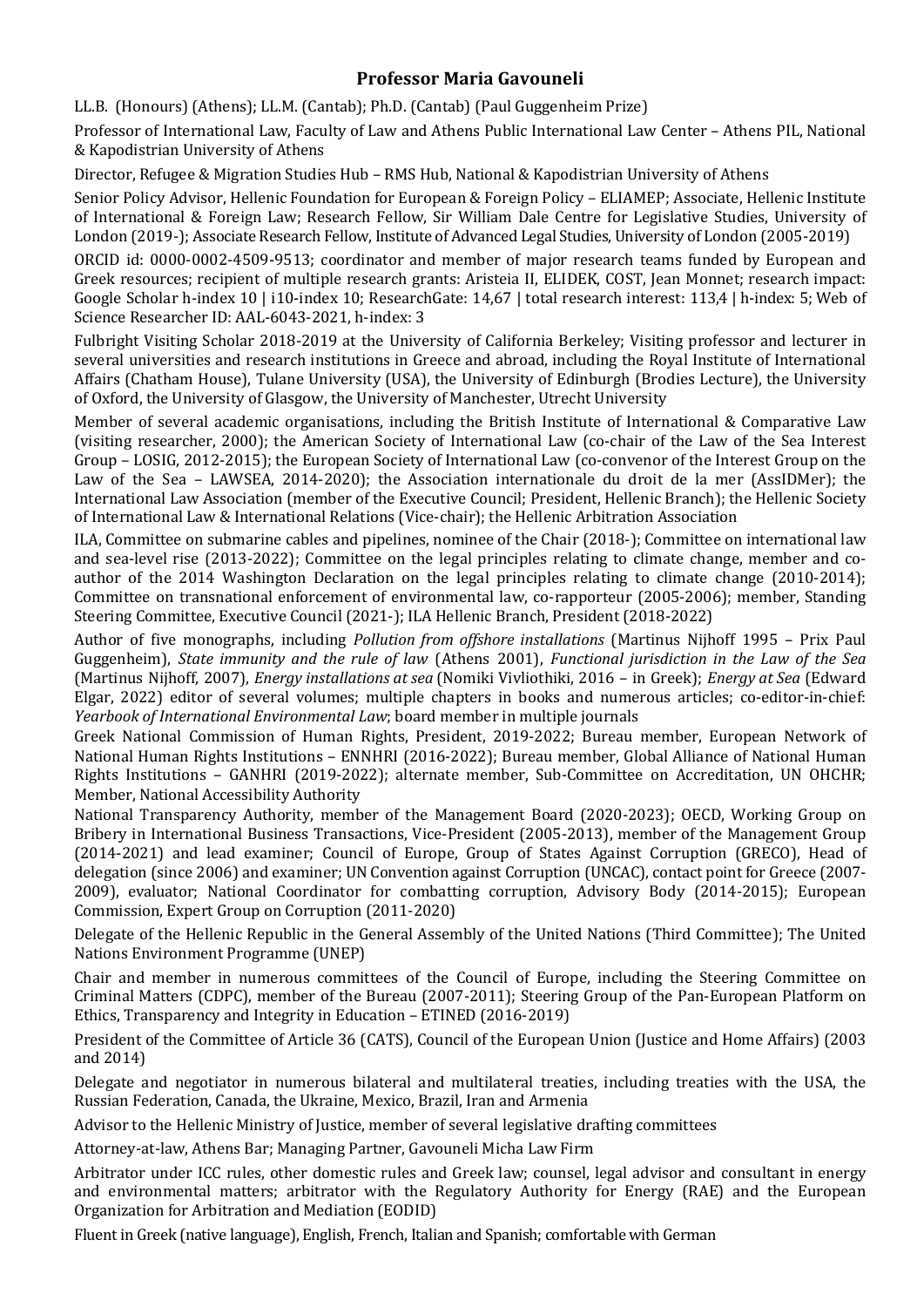# **CURRICULUM VITAE**

| Name:                  | Maria Gavouneli                                                                                                                                                                                                                      |  |
|------------------------|--------------------------------------------------------------------------------------------------------------------------------------------------------------------------------------------------------------------------------------|--|
| Date of birth:         | 29 February 1964                                                                                                                                                                                                                     |  |
| <b>Place of birth:</b> | Thessaloniki, Greece                                                                                                                                                                                                                 |  |
| Nationality:           | Greek                                                                                                                                                                                                                                |  |
| Status:                | Married, one son                                                                                                                                                                                                                     |  |
| <b>Profession:</b>     | Professor of International Law, Faculty of Law and Athens Public International Law Cen-<br>ter – Athens PIL; Director, Refugee and Migration Studies Hub – RMS Hub, National & Ka-<br>podistrian University of Athens                |  |
|                        | Attorney-at-Law, Athens Bar; Managing Partner, Gavouneli Micha Law Firm                                                                                                                                                              |  |
| Address:               | Karneadou 43, Athens 10676, Greece   Academias 45, Athens 10672, Greece (office)<br>T: +30 2107214732   2103688627 (office)   E: mgavoun@law.uoa.gr<br>W: law.uoa.gr   athenspil.law.uoa.gr   rms.uoa.gr   Twitter : @MariaGavouneli |  |

### **Studies:**

- 1981-1987 National & Kapodistrian University of Athens, Faculty of Law: *First Class Honours*.
- 1987-1988 L.L.M. in International Law University of Cambridge: *Upper Second Class Honours (2.1)*.
- 1989-1994 Ph.D. in International Environmental Law University of Cambridge (Wolfson College): Thesis entitled "Pollution from offshore installations" completed under the supervision of Professor D.W. Bowett, Whewell Professor of International Law, University of Cambridge (1989-1991) and Dr. A.V. Lowe, University Reader in Law, University of Cambridge (1991-1994), currently emeritus Chichele Professor of International Law, University of Oxford; awarded the Paul Guggenheim Prize

#### Academic research / teaching activities:

- § ORCID id: 0000-0002-4509-9513
- Google Scholar: h-index 10, i10-index 10
- ResearchGate: 14,67; total research interest: 113,4; h-index: 5
- Academia: 20048 total views | 341 public mentions | top 5%
- Web of Science ResearcherID: AAL-6043-2021, h-index: 3
- Scopus: h-index: 3
- SSRN: top 10% downloads in the past 12 months (consistently)

### **i. Research projects:**

- CIVIS European University Alliance: Université Aix Marseille | National and Kapodistrian University of Athens | Universitatea din București | Université libre de Bruxelles | Universidad Autónoma de Madrid | Sapienza Università di Roma | Stockholms Universitet | Eberhard Karls Universität Tübingen
	- CIVIS HUB1 on climate, environment, energy, Université Aix-Marseille, National & Kapodistrian University of Athens, Université libre de Bruxelles, Stockholm University, *European University for Ocean Sciences Research Component* (EU-OS), April 2021-July 2022
- Hellenic Foundation for Research & Innovation ELIDEK, *Sovereignty without borders – Borderless*, 2020- 2022, Scientific Coordinator
- Hellenic Foundation for Research & Innovation ELIDEK, *EU Maritime Security Post-2020 – EUMarSec 2020+*, Advisory Committee, 2021-
- European Commission, Jean Monnet Module: *European and International Human Rights at Sea – EHRAS*, ERASMUS2027 project no. 101047886, 2022-2025
- European Commission, Jean Monnet Projects and Networks: *Migration and Asylum Policies Systems: Weaknesses, shortcomings and reform proposals* – MAPS, 2019-2022, Steering Committee
	- Università degli studi di Napoli L'Orientale, Workshop, Napoli, 23-24 September 2019
	- National & Kapodistrian University of Athens, Webinar, Outsourcing and cooperation with third countries, 8 July 2020, https://www.facebook.com/watch/live/?v=263971408227966&ref=watch\_permalink
	- Oueen May London, Web conference: *Vulnerability, hostility and the prospects of the New Pact on Migration* and Asylum, 11 December 2020, https://www.qmul.ac.uk/law/events/items/maps-conferenceconflicting-responses-to-refugees-and-migrants-in-covid-19-europe.html
	- Université Lyon III Jean Moulin, Hybrid workshop: *European judges and migration*, 26 March 2021, *Definition and allocation of the role of judges*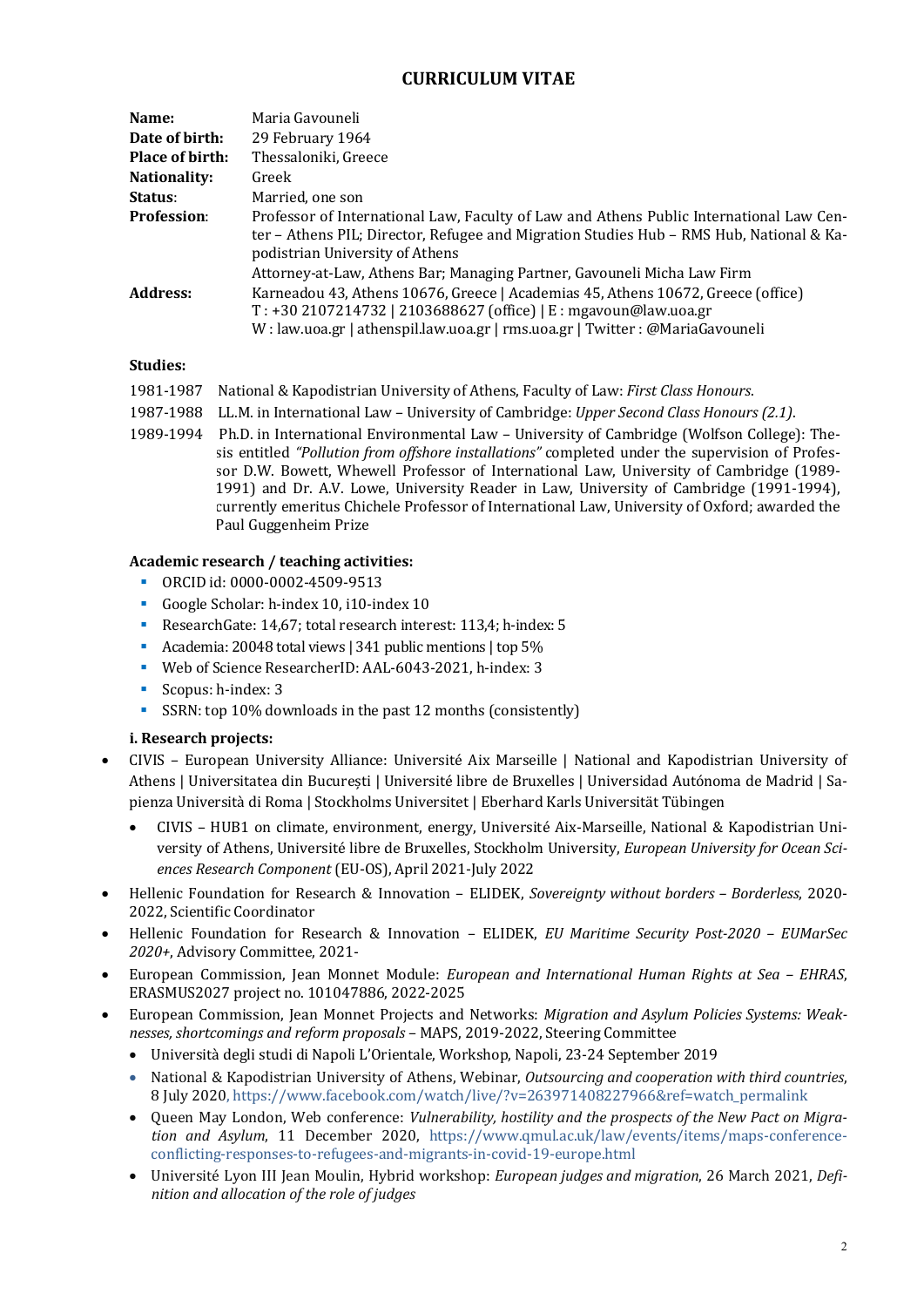- University Goce Delchev Shtip, Web conference: *Outsourcing and cooperation with third countries: De*constructing the Formal and the Informal in Asylum and Migration Policies, 23 September 2021
- Universidad A Coruña, *Irregular migrations in Europe: The perspective from seg-basins*, 22 October 2021
- L-Università ta' Malta, 25 March 2022
- Università degli studi di Napoli L'Orientale, Final Conference, 19-20 May 2022
- WWF Hellas, *A Climate law for Greece*, member of the Scientific Board, 2020-2021
- Ludwig Boltzmann Institute of Human Rights/Vienna Forum for Democracy and Human Rights, *CMS!: National Reports of the Mediterranean EU coastal States*, 2020-2021
- European Commission, Jean Monnet Module: *Migration flows: Challenges and perspectives under international and EU law*, 2016-2019, Scientific Coordinator
	- Intensive course, *Migration and refugee flows: From theory to practice*, 2016, 2018, 2019
	- Summer School, *Migratory flows in the Eastern Mediterranean: The present and the future*, 2017, 2018, 2019
- Club des jurists & Conseil constitutionnel, *Global Pact for the Environment*, 2017
- COST action IS1105 NETwork of experts on the legal aspects of MARitime SAFEty and security (MAR-SAFENET), Working Group II: New developments, 2013-2016
- European Commission, European Cohesion Fund & the Hellenic Republic, General-Secretariat of Research & Technology, Aristeia II, *Energy at sea*, Scientific Coordinator, 2014-2015
- European Commission, European Cohesion Fund & the Hellenic Republic, General-Secretariat of Research & Technology, Postdoctoral Research, *Irregular Migration through the Mediterranean Sea: Obligations of States under international and European law*, 2012-2015
- European Commission, INTERREG Greece-Cyprus Cooperation Programme: *Marine Spatial Planning cooperation between Greece and Cyprus* (ΘΑΛ-ΧΩΡ), 2014-2015
- COST action IS0602 – *International Law in Domestic Courts*, member of the Management Committee, 2009-2011
- University of Surrey, Knowledge Transfer Fellowship, *The environmental protection of the Guarani aquifer: A legal perspective*, 2009-2011
- European Commission, Programme of cooperation with third parties in the areas of migration and asylum, *Programme of cooperation in the Black Sea region in the area of migration between countries of origin, transit* and destination, EuropeAid/126364/C/ACT/Multi (no. MIGR/2008/ 153-128), 2009-2011
- National & Kapodistrian University of Athens, Research Programme *Kapodistrias*, item 70/4/9821: *Handbook on International Environmental Law*, 2009-2010, Coordinator
- National & Kapodistrian University of Athens, Research Programme *Pythagoras II*, item 70/3/8014: National, European and International Law Aspects of Environment Liability, 2005-2008, Coordinator
- External examiner: University of London, University of Geneva, IMLI-IMO, University of Bristol, University of Utrecht (mult), University of Glasgow, Western Sydney University
- External evaluator for academic promotions: University of Basel
- Academic Fellowships evaluator: IKY Foundation of State Scholarships, Evaluator, 2011-; European Commission, Erasmus+, Evaluator, 2015-; Research and Innovation Foundation of Cyprus, 2019-; Aarhus Institute of Advanced Studies, Marie Curie Co-FUND actions, Evaluator, 2016; Research Foundation Flanders, 2016 & 2014; Czech Republic, Ministry of Education & Research, Norwegian Research Programmes, 2014; Croatian Science Foundation, 2012; Reviewer: QS Global Academic Survey for academic rankings
- Academic reviewer: ICLQ (CUP); Leiden JIL (CUP); RECIEL (Wiley); OceanYB (Brill); Business & Society Review (Wiley)

### **ii. Academic networks:**

- International Law Association, a member since 2000; President, Hellenic Branch, 2018-2020, 2020-2022
	- Standing Steering Committee, 80<sup>th</sup> Biennial Conference, Lisbon, 2022
	- Co-rapporteur, Committee on Transnational Enforcement of Environmental Law, 2005-2006
	- Member, Committee on the legal principles relating to climate change, 2010-2014
	- Member, Committee on international law and sea-level rise, 2013-
	- President's nominee, Committee on submarine cables and pipelines, 2018-
- IUCN, Commission on Environmental Law, Specialist Group on Oceans, Coasts and Coral Reefs, Mediterranean Sea Sub-Group, Co-chair, 2006-2018
	- Member, Drafting Group, Written Statement submitted upon an invitation by the International Tribunal on the Law of the Sea in ITLOS Case no. 21, *Request for an advisory opinion submitted by the Sub-Regional Fisheries Commission* (SRFC), 2 April 2015

#### **iii. Academic administration:**

Research Committee, National & Kapodistrian University of Athens, 2018-2021, 2021-2024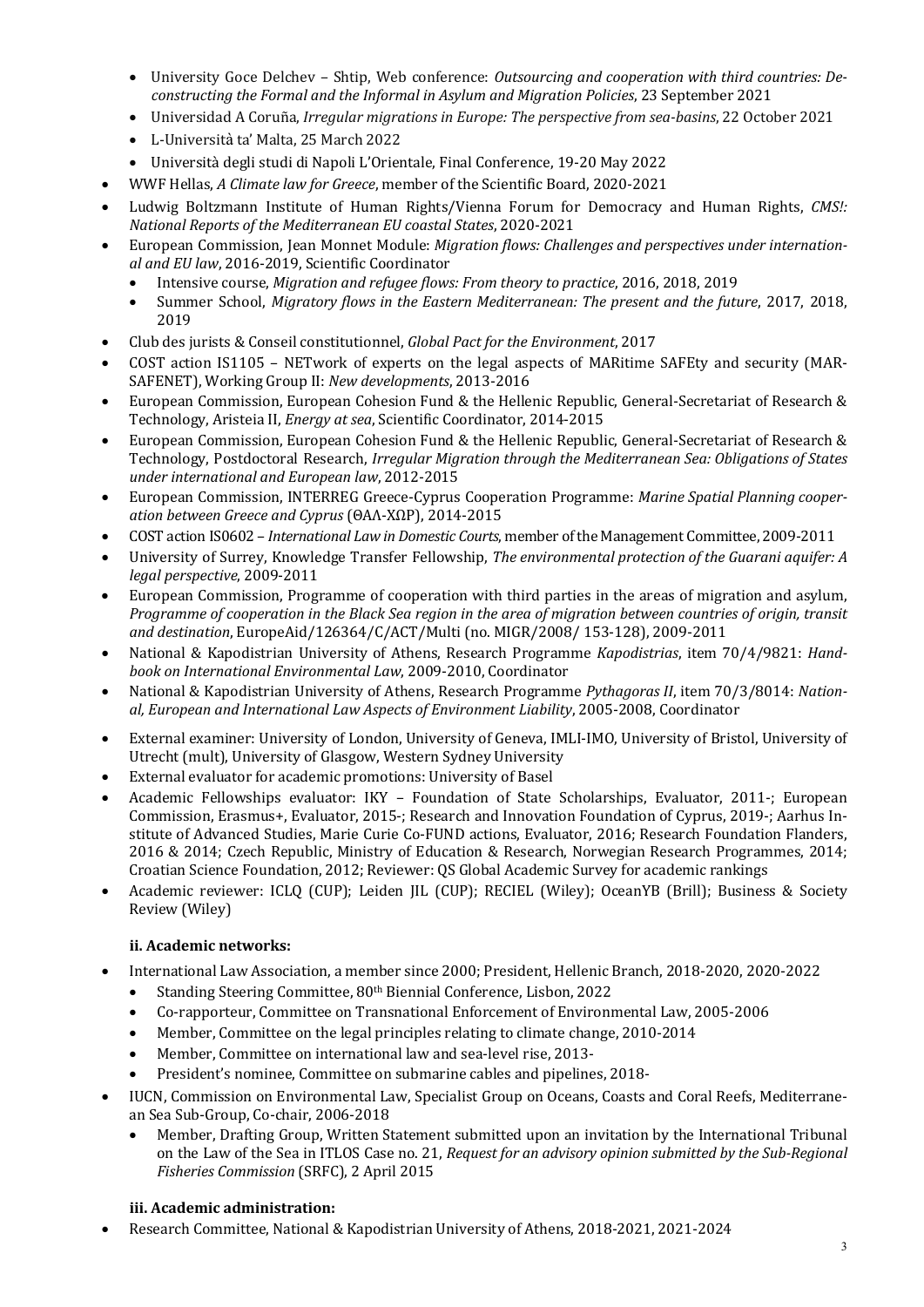- Steering Committee, LL.M. Programme in International & European Law, Faculty of Law, National & Kapodistrian University of Athens, 2020-
- Steering Committee, LL.M. Programme in International & European Legal Studies (ELS), Faculty of Law, National & Kapodistrian University of Athens, 2020-2022
- Programme & Examinations Committee, Faculty of Law, National & Kapodistrian University of Athens, 2018-
- Scientific coordinator, Erasmus+ Inter-institutional agreement between Alma Mater Studiorum Università di Bologna-NKUA, 2019-
- Dean's Council, Faculty of Law, National & Kapodistrian University of Athens, 2017-2018
- Financial Coordinator, LL.M. Programme in International Law, Faculty of Law, National & Kapodistrian University of Athens, 2016-2018
- Greek National Commission for Human Rights, member nominated by the League for Women's Rights: 2015-2019, 2019-2022
	- President, 2019-2022
	- First Vice-President, 2017-2019
	- Chair of the Sub-Commission for International Communication & Cooperation, 2015-2019, 2019-2022
- European Network of National Human Rights Institutions ENNHRI, Member of the Management Board: 2016-2018, 2018-2021
	- Co-chair, Working Group on Migration and Asylum, ENNHRI, 2016-2017
- Global Alliance of National Human Rights Institutions GANHRI, Member of the Bureau, 2018-2021
	- Sub-Committee on Accreditation, alternate member, 2022-2025
- National Accessibility Authority, member *ex officio*, as President of the Greek National Commission for Human Rights
- Nationality Council, 2017-2020; alternate member, 2013-2017
- Hellenic National Academic Recognition Information Centre DOATAP (Hellenic NARIC), Advisor, Law, 2010-2017
- National Council of Research & Technology (NCRT), Sectoral Scientific Council for the Social Sciences, alternate member, 2014-2016
- Aegean Institute on the Law of the Sea and Maritime Law, President of the Board of Directors, 2019-2020; member, 2009-2015, 2019-2022
- Athens Chamber of Commerce, Institute of Arbitration & Alternative Dispute Resolution, member of the Scientific Committee, 2015-

### **iv. Academic affiliations:**

- Director, Refugee and Migration Studies Hub RMS Hub, National & Kapodistrian University of Athens, 2021-
	- Summer School on Refugee & Migration Studies 2022 in cooperation with the FXB Center for Health and Human Rights, University of Harvard
- Faculty, Athens Public International Law Center Athens PIL, 2015-
- Senior Policy Advisor, Hellenic Foundation for European and Foreign Policy ELIAMEP, 2020-
- Università di Milano-Bicocca, Collegio dei docenti per il corso di Dottorato in Scienze Giuridiche, 2014-
- Research Fellow, Sir William Dale Centre for Legislative Studies, University of London, 2019-
- Associate Research Fellow, Institute of Advanced Legal Studies, University of London, 2004-2019
- Associate, Hellenic Institute of International and Foreign Law, 1994-
- Research Associate, European Centre for Public Law, 2000-
- European Public Law Organization, Academy for Transparency and Human Rights, member of the Academic Board, 2013-
- § Academy of Athens, Researcher in International Law, 1999-2003

### **v. Summer schools and seminars:**

- The Hague Academy of International Law, Winter courses 2024: *Energy in International Law* (invited)
- Rhodes Academy of Oceans Law and Policy, lecturer
	- $\bullet$  16<sup>th</sup> session, 2011: Flag, coastal and port jurisdiction; Pollution from offshore installations
	- 20<sup>th</sup> session, 2015: Maritime delimitation
	- 23<sup>rd</sup> session, 2018: The regime of islands
	- $24<sup>th</sup>$  session, 2019: The regime of islands
	- 25<sup>th</sup> session, 2021: The common heritage of mankind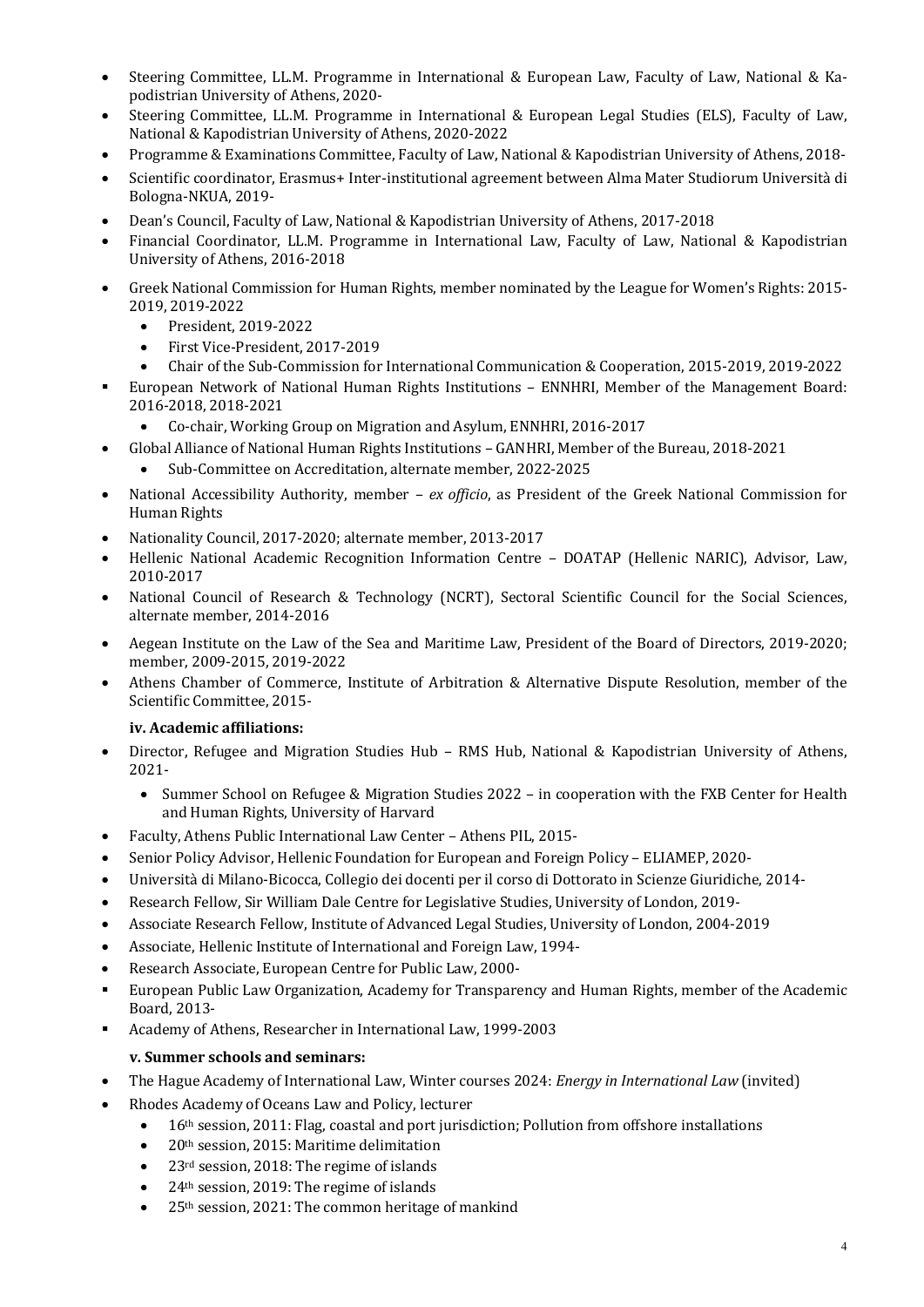- Kadir Has Law of the Sea Summer School, lecturer
	- Inaugural session, 2018: Jurisdiction at sea
	- Second session, 2019: Energy at sea
- Jean Monnet Chair: Summer School International and European Law of the Sea, University of Genoa, lecturer
	- 2018: Enforcement at Sea: International, European and domestic law implications
	- 2019: Environmental protection from offshore installations
	- 2020 (virtual event): The Italy/Greece EEZ delimitation agreements
	- 2021 (hybrid event): The delimitation agreements in the Eastern Mediterranean
- Jean Monnet European Center of Excellence, National & Kapodistrian University of Athens, *The external borders of the European Union, 2017-2018, lecturer and tutor*
- Kalliopi Koufa Foundation for the Promotion of International and Human Rights Law
	- Summer Course 2016: *International Environmental Governance: Contemporary challenges and prospects*
	- Summer Course 2022: *Climate change and International Law* (invited)
- International Institute of Humanitarian Law San Remo, 8th Specialized Course on the Law of the Armed Conflict, 2006, Protection of the civilian population
- Institute of Public International Law and International Relations, Thessaloniki, *International law enforcement: New tendencies*, tutor, 2005
- Nafplion International Law Seminar, lecturer
	- 5th International Law Seminar 2009, *War crimes, crimes against humanity and state immunity: War reparations for the German occupation of Greece. International and domestic aspects*, 13 June 2009, *State immunity in contemporary international law. The contribution of the Greek courts* [in Greek]
	- 14th International Law Seminar 2018: Council of Europe, European Center for Human Rights & Humanitarian Action, Panteion University & Jean Monnet Chair: *EU solidarity in civil protection and humanitarian action* – CIPROHA, Panteion University, International Conference, Safeguarding democratic *institutions within a Europe in crisis: Challenges and responses, Nafplion, 11-12 May 2018, Combatting corruption as an element of democratic governance*
	- 15th International Law Seminar 2019: European Center for Human Rights & Humanitarian Action; Jean Monnet Chair: *EU solidarity in civil protection and humanitarian action* – CIPROHA; Jean Monnet Chair: *Democracy and human rights in the European Union*; UNESCO Chair: *Human rights, Democracy* and Peace, Panteion University, Nafplion, 4-5 October 2019, *Combatting corruption: Results and challenges for the future*

# **vi. Teaching:**

- University of London, Chief examiner to 2019/2020 LL.M., Postgraduate Diploma and Postgraduate Certificate in Laws (LWM34), 2020-2021, 2021-2022
- National & Kapodistrian University of Athens, Department of Political Science and Public Administration, Undergraduate Programme: Human Rights Law, 2021-2022
- National & Kapodistrian University of Athens, Department of Political Science and Public Administration, Erasmus Mundus Joint Master's Degree - International Master in South European Studies, 2019-2020, 2020-2021
- Lecturer, Hellenic National Defence College, 2020-
- Lecturer, Hellenic Police, School of National Security, 2017-
- Lecturer, National School for the Judicature, 2014-
- Lecturer in International Law, Hellenic Navy War College, 2012-
- Lecturer in International Environmental Law, Tulane Law School, Summer Campus Rhodes, 1997-2000
- National & Kapodistrian University of Athens, School of Nursing, Postgraduate Programme on disaster medicine and crisis management, 2007-
- Visiting Professor, Greek Air Force War College, 1997-
- Visiting Professor, National School of Public Administration, 1996-
- Lecturer in International Environmental Law, University of Athens, Department of Political Science and Public Administration, Postgraduate Programme, 1997-1999
- Professor of Public International Law, Hellenic Air Force Cadet Academy, 1994-1996, 1997-1998

# **vii. Academic visits:**

- Fulbright Visiting Scholar, University of California Berkeley, 2018-2019
- Visiting Lecturer, National & Kapodistrian University of Athens, Faculty of Political Science & Public Administration, Master's Programme in Southeast European Studies: Politics, History, Economics, 2018-2019, 2019-2020, 2021-2022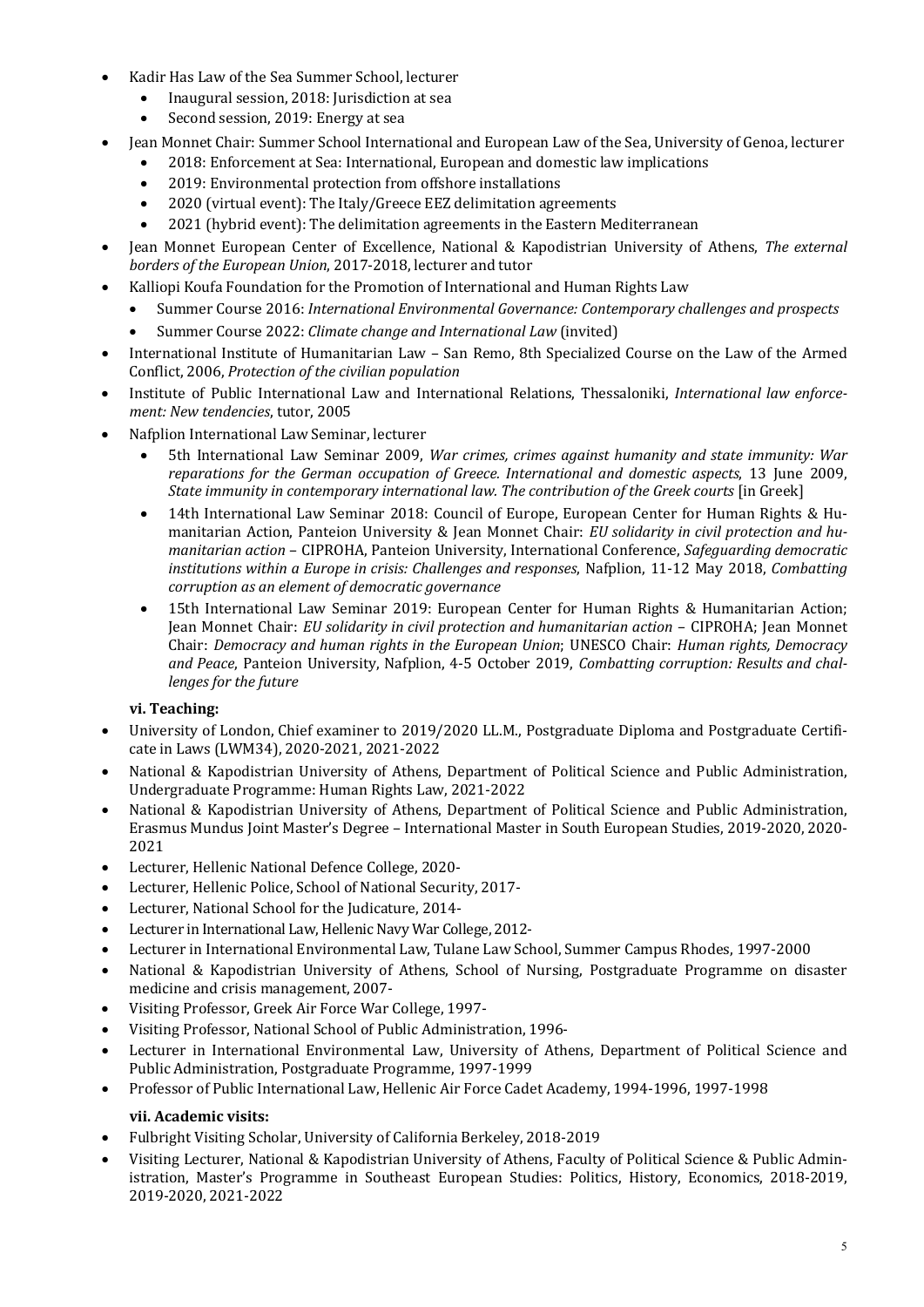- Visiting Professor, Charokopeion University of Athens, Department of Geography, Master's Programme on Migratory Flows, 2017-2018; 2019-2020; 2020-2021
- Visiting Lecturer, NATO Maritime Interdiction Operational Training Centre (NMIOTC), 2014-
- Visiting Researcher, British Institute of International & Comparative Law, Summer 2000
- Visiting Professor of Law, Tulane Law School, Spring Term 1999

# **viii. Lectures:**

- British Institute of International & Comparative Law, Energy & Natural Resources Course 2022, *Deep seabed mining and international law*, 6 April 2022
- University of Valencia, Master's in International & European Studies, Graduation Ceremony Closing Speech, *The future of human rights: Some thoughts from the perspective of a human rights defender*, 14 May 2021
- International Tribunal on the Law of the Sea (ITLOS) Nippon Foundation Capacity-building and Training Programme on Dispute Settlement under UNCLOS
	- Programme 2020-2021, 24 November 2020, *Artificial islands and installations*
	- Programme 2021-2022, 23 November 2021, *Artificial islands and installations*
- University of Utrecht, Faculty of Law and The Netherlands Institute on the Law of the Sea NILOS, 12 February 2019, *The Global Pact for the Environment*
- University of Manchester, Faculty of Law, 3 March 2017, *Energy installations at sea*
- University of Glasgow, Faculty of Law, 2 March 2017, *Energy installations at sea*
- University of Oxford, Public International Law Discussion Group Seminar Series, 10 November 2016, The *regulation of energy installations at sea*
- Kadir Has University, International Law Forum Series (with the Friedrich Neumann Stiftung für die Freiheit), Istanbul, 13 May 2016, *Rule of Law and Development: The contribution of the private sector*
- European University Institute (EUI), International Law Working Group, Florence, 4 March 2015, *The human rights of energy*
- University of Groningen, 21 February 2014, *Energy treaties and pacta tertiis*
- University of Oxford, Public International Law Discussion Group Seminar Series, 18 October 2007, *Jurisdiction at sea: Prospecting and exploitation of marine biological resources*
- University of Edinburgh, Brodies Lectures in International Law, 24 January 2007, *Human Rights and the Environment*
- Royal Institute of Foreign Affairs, Chatham House, *The UN Convention against Corruption. Implementation* and enforcement: Meeting the challenges, 24 April 2006, *Corruption monitoring: Assessing public sector integrity. Limited possibilities?*
- Society for Judicial Studies, 18 April 2013, *Combatting corruption as an international obligation*

# **ix. Academic publishing:**

- § Co-Editor-in-Chief, *Yearbook of International Environmental Law*, 2015-
- Editor-in-Chief, *Revue hellénique de droit international*, 1996-2007 (a member of the Board of Editors since September 1994)
- Advisory Board, *Europe des droits et libertés*, 2020-
- § Corresponding Editor, *International Legal Materials*, 2007-
- Scientific Committee, *International & European Maritime Law and Law of the Sea series*, Genoa University Press - GUP & Hugo Grotius Society, 2018-
- Contributor, *Oxford Reports on International Law in Domestic Courts*, 2004-
- **EXECT:** Member, Board of Editors, *Aegean Review of the Law of the Sea and Maritime Law*, 2010-2015
- Contributing Editor, *International Environmental Law Reports*, vol. 4, Lauterpacht Research Centre for International Law, University of Cambridge, 1998-
- Correspondent, *Yearbook of International Humanitarian Law*, T.M.C. Asser Instituut, The Hague, 1997-
- § Member, Board of Editors, *Journal of International Wildlife Law & Policy*, Berkeley, 1997-2015
- Member of the Secretariat of the *European Review of Public Law*, a quadrilingual law review, European Center for Public Law, Athens, 1993-1994

# **x. Moot courts:**

- Philip Jessup International Moot Court Competition, ILSA, Washington, DC, coach, 2003-; judge, 2007-
- ELSA European Human Rights Moot Court Competition, Strasbourg, coach, 2012- (2015: First prize winner for best team, best oralist and best applicant memorial; 2014: Runner-up to the final round, best oralist)
- The Netherlands Institute on the Law of the Sea (NILOS) Moot Court Competition, Utrecht, coach, 2019-(2019: Runner-up to the final round, best oralist)
- Telders Moot Court Competition, University of Leiden, The Netherlands, Judge, 1998-2002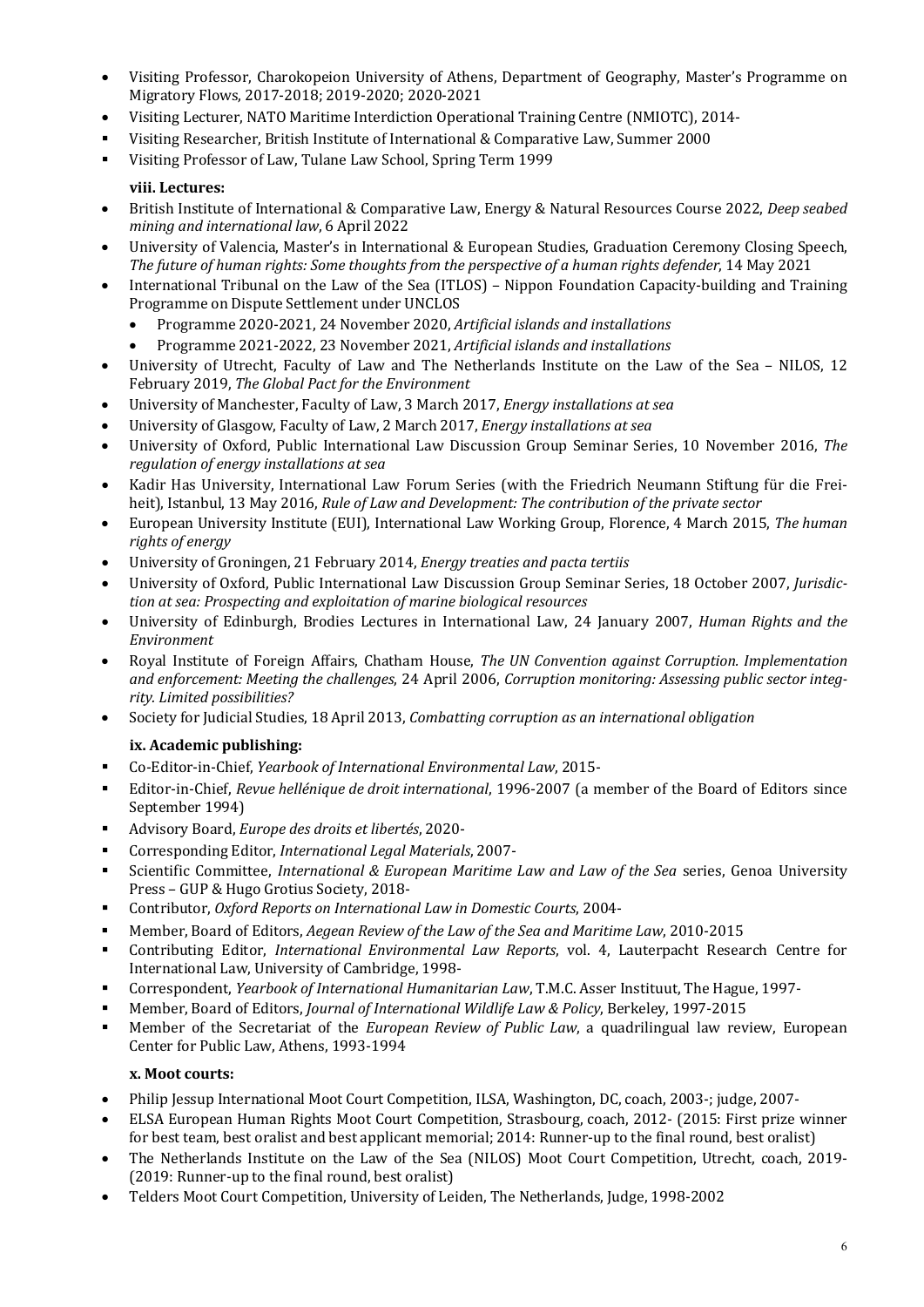## **Professional experience:**

- § National Transparency Authority, Management Group, 2020-2023
- European Commission, Expert Group on Corruption, 2011-2015, 2015-2019
- Working Group on Bribery in International Business Transactions, Organisation for Economic Cooperation & Development (OECD), member of the Management Group, 2014-2021; vice-president, 2005-2013; Head of delegation of the Hellenic Republic since 2004
	- Lead examiner for the Republic of Austria, 2005 & 2010
- Head of the delegation of the Hellenic Republic, Group of States Against Corruption (GRECO), Council of Europe, 2005-
	- Evaluation Team for the Republic of Georgia, 2006
	- Evaluation Team for the Republic of Albania, 2008
	- Lead examiner for the Republic of Austria, 2005 & 2010
	- Evaluation Team for the Republic of Portugal, 2010
	- Evaluation Team for the French Republic, 2013
- Head of delegation of the Hellenic Republic, UN Convention Against Corruption, Working Group on the Review of the Implementation, 2007-2010
	- Pilot project on the implementation of the UNCAC, contact point for Greece, 2007-2010
	- Evaluation team for the United Kingdom, 2007-2010
	- Evaluation team for the Republic of France, 2007-2010
	- Evaluation team for the Hellenic Republic, 2007-2009
	- Evaluation team for Burkina Faso, 2008-2009
- Pan-European Platform on Ethics, Transparency and Integrity in Education ETINED, Steering Group, Council of Europe, 2016-2019
- National Coordinator for combatting corruption, Advisory Body, 2014-2015
- Council of Europe, Steering Committee on Criminal Matters (CDPC), Member of the Bureau, 2007-2011
- Council of Europe, Committee of Experts on Transnational Criminal Justice (PC-TJ), Chair, 2004-2006
- United Nations, 59th session of the General Assembly, Third Committee, Delegate of the Hellenic Republic, 2004
- Black Sea Economic Cooperation (BSEC), Workshop on institutional renewal and public governance in the BSEC countries, Delegate of the Hellenic Republic, 2005
- Council of the European Union, Justice and Home Affairs, Committee of Article 36, President, January-June 2003 and January-June 2014
- Council of the European Union, Working Party of Cooperation in Criminal Matters, Delegate of the Hellenic Republic, 2000-2002
- NGO Forum to the Third UN Conference on Racism, Xenophobia and Related Intolerance, Durban, South Africa, Delegate, August 2001
- Delegate of the Hellenic Republic, Negotiations with Brazil on the conclusion of a bilateral agreement on extradition and the transfer of prisoners, 2005
- Delegate of the Hellenic Republic, Negotiations with the United States on the conclusion of amending protocols to the bilateral agreements on extradition and mutual legal assistance, pursuant to the EU-US Agreements on extradition and mutual legal assistance, 2004-2005
- Delegate of the Hellenic Republic, Negotiations with Ukraine on the conclusion of a bilateral agreement on extradition and mutual legal assistance, 2000-2002
- Delegate of the Hellenic Republic, Negotiations with the Russian Federation on the conclusion of a bilateral agreement on extradition and mutual legal assistance, 2000
- Delegate of the Hellenic Republic, Negotiations with Iran on the conclusion of a bilateral agreement on mutual legal assistance, 1999
- Delegate of the Hellenic Republic, Negotiations with Mexico on the conclusion of bilateral agreements on extradition and mutual legal assistance, 1999.
- Delegate of the Hellenic Republic, Negotiations with Armenia on the conclusion of a bilateral agreement on mutual legal assistance, 1999.
- Delegate of the Hellenic Republic, UNEP Mediterranean Action Plan, Conference of Plenipotentiaries on the Draft Protocol for the Protection of the Mediterranean Sea against Pollution resulting from Exploration and Exploitation of the Continental Shelf and the Seabed and its Subsoil, Madrid, 13-14 October 1994
- Delegate of the Hellenic Republic, UNEP Mediterranean Action Plan, Fourth Meeting of the Working Group of Experts on the Draft Protocol for the Protection of the Mediterranean Sea against Pollution resulting from Exploration and Exploitation of the Continental Shelf and the Seabed and its Subsoil, Madrid, 11-12 October 1994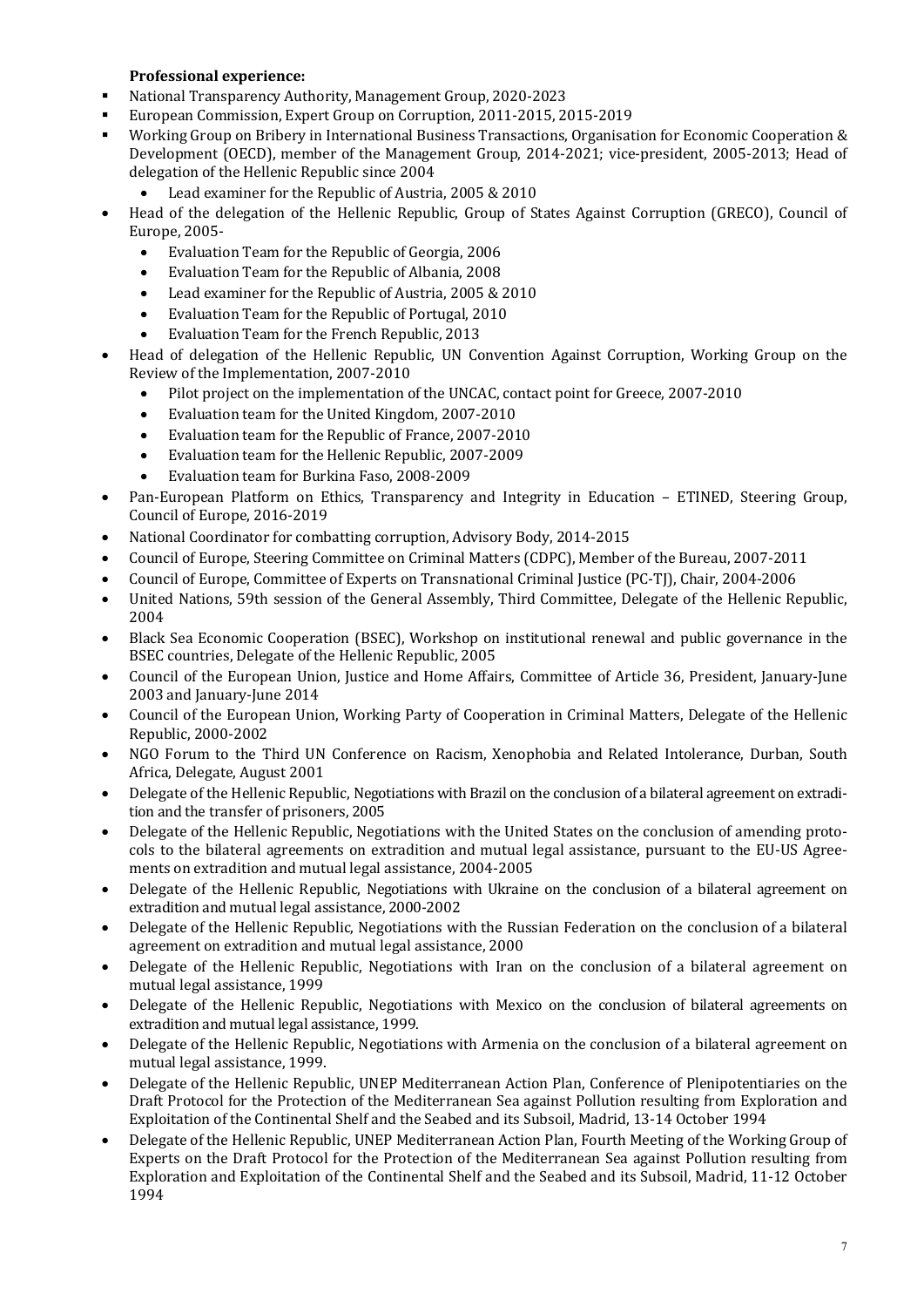- Ministry of Foreign Affairs, Hellenic Republic, alternate examiner in International Law, Entry-level examinations to the Diplomatic Academy, 2016
- Counsel to the Minister of Justice, Hellenic Republic, 2004-2007
- Ministry of Migration, Working Group on the determination of 'third safe country' lists, 2020-2021
- Legislative drafting committee on amending and codifying the anti-corruption provisions in the Greek legal order, 2012-2014
- Legislative drafting committee on the ratification of and the harmonisation of the Greek legal order to the CoE Convention on the Prevention of Terrorism, 2006-2009
- Legislative drafting committee on the ratification of and the harmonisation of the Greek legal order to the UN Convention on Corruption, 2006-2008
- Legislative drafting committee on the ratification of and the harmonisation of the Greek legal order to the CoE Criminal Law Convention on Corruption, 2006-2007
- Legislative drafting committee on the ratification of the Greek-US Protocols on Extradition and Mutual Legal Assistance to the Greek-US Agreements on Extradition and Mutual Legal Assistance, respectively, in view of the EU-US Agreements on Extradition and Mutual Legal Assistance, 2005-2008
- Legislative drafting committee on the harmonisation of the Greek legal order to the ICC Statute, 2005-2006
- Legal expert, National Technical University of Athens, School of Chemical Engineers, Laboratory on Fuel and Lubricants Technology, *Support Services to the Ministry of Development for the introduction of biofuel to the Greek market of petroleum products in implementation of Directive 2003/30/EC*, 2004
- Member, Appeal Committee on Asylum, appointed by the Athens Bar Association, 2003-2008
- Senior International Law Expert, Centre for International and European Economic Law, Thessaloniki Greece/Ministry of Justice, European Commission, DG I, PHARE Programme in Bulgaria: *Judicial Reorganisation towards accession*, 2002
- Senior International Environmental Law Expert, University of London / Department of International Development (DFID) UK, Ukraine: *Legislative Drafting Project*, 2001-2004
- National Expert, Falcone Project 2000 (contract no. 2000/FAL/168), *A European Criminal Record as a means of combating organised crime*, 2001-2002
- National Expert, Grotius Programme 2000 (contract no. 2000/GR/109), *National means of implementation of* the third pillar instruments, 2000-2001
- Counsel, European Court of Human Rights, *Alexandros Myrintzos v. Bulgaria*, application no. 56176/00, 1999-2001
- Senior Legal Expert, Brattle Co. & Exergia SA, Regulatory Authority for Energy (RAE): *Restructuring the Natural Gas Market in Greece*, 2002-2004
- Senior Legal Expert, Exergia SA, World Bank, EMRA-Turkish Energy Market Regulatory Authority: Assistance to Energy Market Regulatory Authority (EMRA) on the regulatory framework, development and training *for the implementation of the Gas Market Law and secondary legislation,* 2002
- Senior Legal Expert, Exergia SA, European Commission, DG I, PHARE Programme in FYR Macedonia: *Investment options in the Energy Sector*, 2001-2003
- Senior Legal Expert, Exergia SA, European Commission, DG I, PHARE Programme in South-Eastern Europe: *National and regional workshops on the creation of open energy markets,* 1998-2000
- Senior Legal Expert, Exergia SA, European Commission, DG I, PHARE Programme in Albania: *Review of the* legislative framework and its related legislation for the creation of liberalised energy markets, 1998-1999
- Senior Legal Expert, Exergia SA, European Commission, DG I, PHARE Programme in Bulgaria: *Compatibility* review of the energy legislation with the Energy Charter Treaty, 1999
- Senior Legal Expert, Exergia SA, European Commission, DG I, PHARE Programme in Bosnia-Herzegovina: *Technical assistance on the drafting of the Law on foreign investments with focus on energy investments and its consistency with the Energy Charter Treaty*, 1999
- Senior Legal Expert, Exergia SA, European Commission, DG I, PHARE Programme in Romania: *Technical* assistance on the drafting of the Energy legislation, including the Emergency Ordinance establishing the Na*tional Energy Regulatory Authority*, 1998-1999
- Senior Legal Expert, Exergia SA, European Commission, DG I, PHARE Programme in FYR Macedonia: *Technical* assistance on the drafting of the energy legislation, in view of the liberalisation of the energy market, 1998-1999
- Senior Legal Expert, European Commission, DG I, PHARE Programme & University of Dundee, Centre for Energy, Petroleum & Mineral Law & Policy, *Energy Charter Treaty III*, 1999
- President of the arbitral tribunal and arbitrator in several ICC and other international arbitrations
- Regulatory Agency for Energy, Arbitrators list, 2012-
- Managing and founding partner, Gavouneli-Micha Law Firm, Athens, 2010-
- Associate, Koussoulis & Associates Law Office, Irakleitou 3, Athens, 1999-2003
- Associate, Law Office Rovlias & Associates, Granikou 1, Athens, July 1994-1999
- Translator of Greek texts, especially legal documents, into English, *Translexis Ltd*., 1991-1999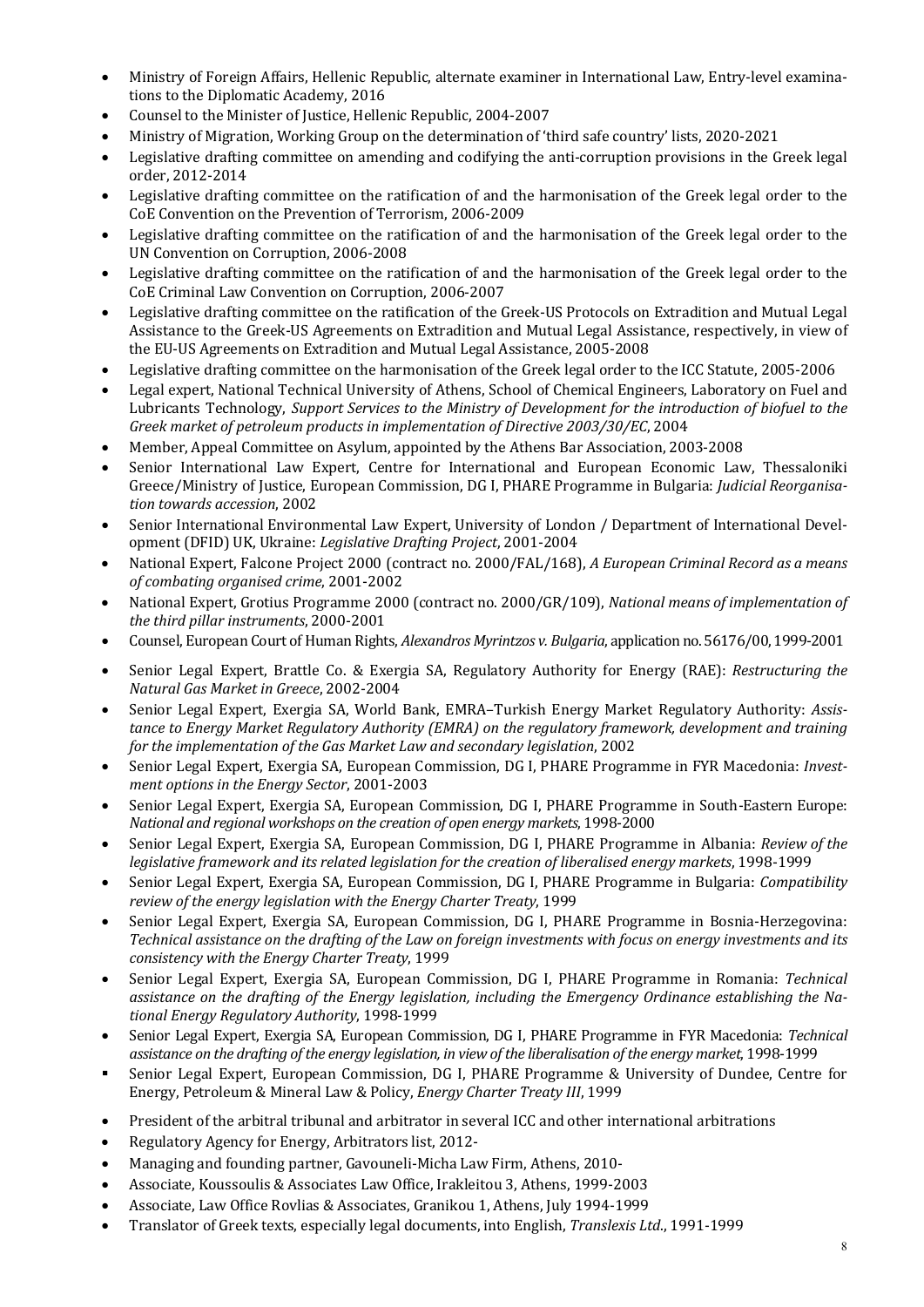- Teacher of Greek at the Greek Community School, Cambridge, 1989-1990
- Clerk (trainee lawyer) to Professor Prokopis Pavlopoulos [later: President of the Hellenic Republic], Valaoritou 12, Athens 10673, March 1987-September 1988
- Clerk to Mr. A. Papadimitriou, attorney at law, Athens Bar, Skoufa 73, Athens 10679, October 1986-May 1987

## **Membership of academic societies and NGOs:**

- International Law Association, Executive Council, 2010-
	- Review of Study Group purposes and methods at work, 2021-
	- Standing Steering Committee, 80<sup>th</sup> Biennial Conference, Lisbon 2022-
- International Law Association, Hellenic Branch, President, 2018-2020, 2020-2022; Secretary-General, 2015-2018; Treasurer, 1999-2015; founding member (1996)
- Hellenic Society of International Law & International Relations, Vice-chair, 2017-2019; Secretary-General, 2014-2015; Board of Directors, 2003-2007, 2009-2013, 2015-2017; a member since 1996-
- European Society of International Law, 2004-
	- Interest Group on the Law of the Sea LAWSEA, member, 2012-; co-convenor: 2014-2016, 2016-2018, 2018-2020
- The Society of Legal Scholars, 2004-
- Association internationale du droit de la mer, 2003-
- American Society of International Law, 1991-
	- Law of the Sea LOSIG, 2009-; co-chair: 2012-2015
- British Institute of International and Comparative Law, 1991-
- Hellenic Association for European Law, 1998-
- **EXECUTE:** International Bar Association, 1995-
- European Women Lawyers Association, 2004-
- <sup>■</sup> Institute for Arbitration and Alternative Dispute Resolution, founding member, 2014-
- Women in International Law Network The Olive Schill Society (WILNET), 2016-
- Hellenic Arbitration Association, 2006-
- Hellenic Association of Maritime Law, 2000-
- Hellenic Association for European Law, 1998-
- Hellenic Society of Technology and Construction Law, 1995-
- Hellenic Association of Energy Law, 2016-
- National Association of Academic Teachers POSDEP, Executive Council, 2017-2019
- Association of Academic Teachers POSDEP, Faculty of Law, National & Kapodistrian University of Athens, Managing Board, 2017-
- Transparency International Greece, member of the Board of Directors, 2017-2020
- Centre for Human Rights Defence (KEPAD), Vice-president, 2014-; Secretary-General, 1999-2014
- Greek League for Women's Rights, member 2015-; member of the Board of Directors, 2019-
- Cambridge University Graduate Law Society, President, 1989-1991
- Cambridge Union Society, Member of the President's Committee for Wolfson College, 1987-1990
- Amalgamated Clubs Committee, Wolfson College, 1988

### **Other degrees:**

| ■ 1996 (inaugural session)      | Certificate, Rhodes Academy of Oceans Law & Policy                                                                                             |
|---------------------------------|------------------------------------------------------------------------------------------------------------------------------------------------|
| • August-September 1995         | Centre d'études et de recherche: The international aspects of natural and in-<br>dustrial catastrophes, The Hague Academy of International Law |
| $\blacksquare$ July-August 1991 | Certificate in Public International Law, The Hague Academy of International Law                                                                |
| • August-September 1988         | Diploma in International Law, Institute of Public International Law and Inter-<br>national Relations of Thessaloniki: magna cum laude          |

### **Awards & Grants:**

- Prix Paul Guggenheim, Fondation Paul Guggenheim & Institut Universitaire de Hautes Études Internationales, Geneva, 1995
- Postgraduate scholarship, IKY Foundation of State Scholarships, Athens, 1989-1993
- President's Exhibition, Wolfson College, Cambridge, 1989 and 1992
- Travel Fund, Wolfson College, Cambridge, 1990 and 1992
- The M. Stassinopoulos Prize in Public Law, University of Athens, 1987
- The A. Papadakis Scholarship, University of Athens, 1983-1985
- Undergraduate award, IKY, Athens, 1983-1984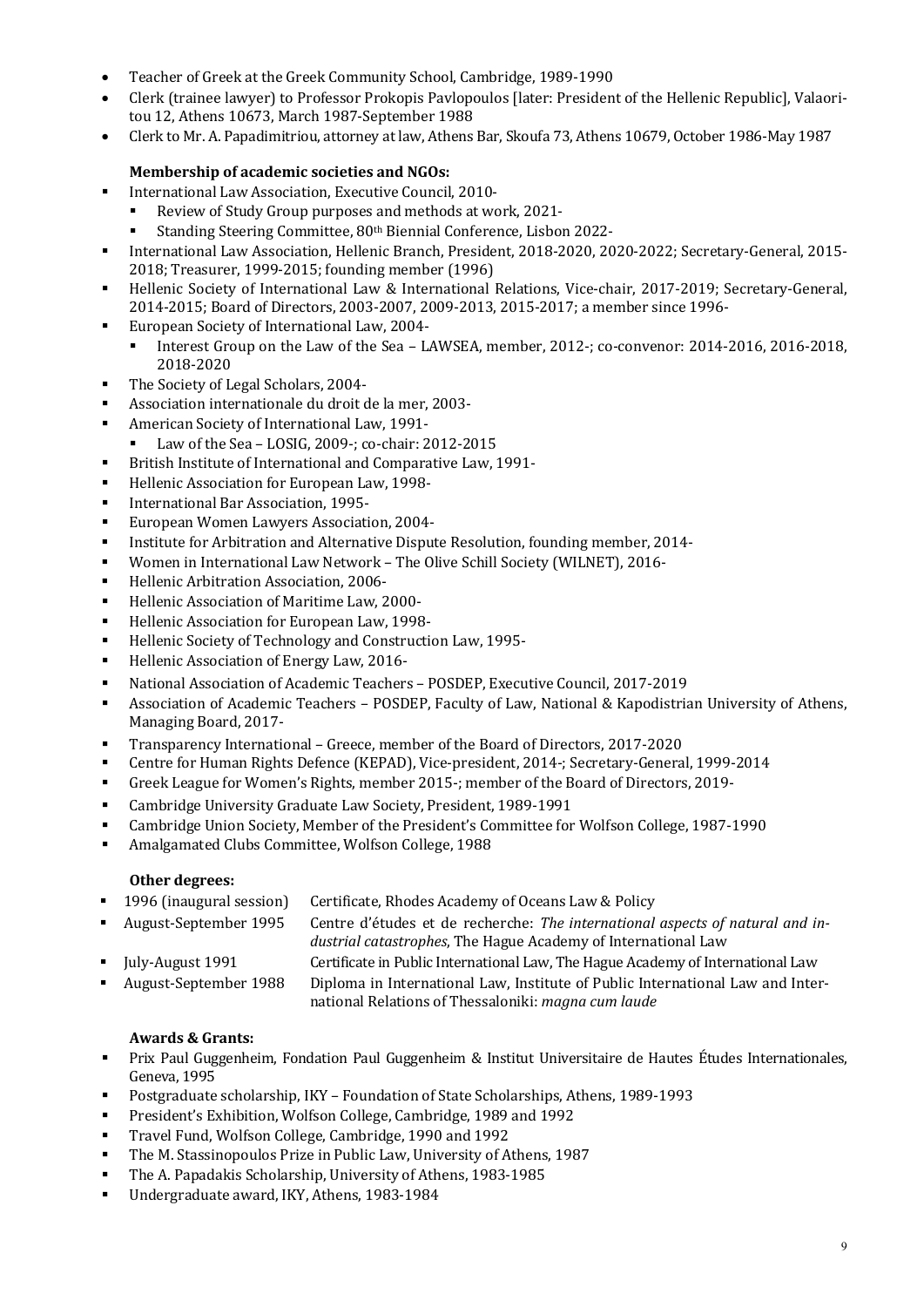# **Publications:**

#### **I. Books**

- 1. *Pollution from offshore installations*, Environmental Law & Policy Series, Graham & Trotman/Martinus Nijhoff, London/Boston/Dordrecht 1995 (Prix Paul Guggenheim 1995), xx+288 pp.
- 2. *State Immunity and the rule of law*, Ant. N. Sakkoulas, Athens 2001, 222 pp.
- 3. *Functional jurisdiction in the Law of the Sea*, Publications on Ocean Development 62, Martinus Nijhoff, London/Dordrecht/Boston 2007, xviii+284 pp.
- 4. *Energy installations at sea: The jurisdiction of energy – Ενεργειακές εγκαταστάσεις στη θάλασσα*, Nomiki Vivliothiki, Athens 2016 [in Greek]
- 5. *Energy at Sea*, New Horizons in Environmental and Energy Law series, Edward Elgar, 2022
- 6. K.D. Kerameus & Maria Gavouneli (eds), *Rapports généraux*, XIVe Congrès international de droit comparé, Sakkoulas/Kluwer, Athens/The Hague 1996, xxv+991+XXIII pp.
- 7. L.-A. Sicilianos & M. Gavouneli (eds), *Scientific and Technological Developments and Human Rights*, Ant. N. Sakkoulas Publishers, Athens 2001, 297 pp.
- 8. Maria Gavouneli & Vangelis Kyriakopoulos (eds.), *Olympia II: Human Rights in the 21st Century*, Ant. N. Sakkoulas Publishers, Athens 2002, 323 pp.
- 9. Anastasia Strati, Maria Gavouneli & Nikos Skourtos (eds), Time Before and Time After Unresolved Issues and *New Challenges to the Law of the Sea*, Martinus Nijhoff Publishers, The Hague/ London/New York 2006, 350 pp.
- 10. L.-A. Sicilianos, Photini Pazartzis & Maria Gavouneli (eds.), *International Law. Documents*, Ant. N. Sakkoulas, Athens-Komotini 2007, 380pp. [in Greek]
- 11. A. Yokaris, L.-A. Sicilianos, Photini Pazartzis, Maria Gavouneli, G. Kyriakopoulos (eds), *Public International*  Law - Documents & Practice, Nomiki Vivliothiki, Athens 2012, 752pp. [in Greek]
- 12. Photini Pazartzis & Maria Gavouneli (eds.) with Anastasios Gourgourinis & Matina Papadaki, *Reconceptualis*ing the Rule of Law in Global Governance, Resources, Investment and Trade, Hart, Oxford 2016
- 13. Photini Pazartzis, Maria Gavouneli, George Kyriakopoulos & Anastasios Gourgourinis (eds), *International* Law Documents, Nomiki Vivliothiki, Athens 2020
- 14. Maria Gavouneli & Ilias Plakokefalos (eds.), *Documents in International Environmental Law*, Hart, Oxford 2022 [forthcoming]

### **II. Αrticles**

- 15. Authorisation of vote by deputies and the procedure for adopting amendments (Conseil constitutionnel de France, arrêt of 23 January 1987), *To Syntagma* (=The Constitution) 1987, pp. 736-743 [in Greek]
- 16. The fundamental obligation to protect the environment, with reference to marine pollution regulation, 46 *Revue hellénique de droit international* 1993, pp. 71-93
- 17. The jurisprudence of Greek courts on Public International Law (1994-1995), 48 *Revue hellénique de droit international* 1995, pp. 351-391
- 18. The jurisprudence of Greek courts on Public International Law (1995-1996), 49 Revue hellénique de droit *international* 2/1996, pp. 539-551
- 19. War reparation claims and State immunity: *Multi-member Court of Levadia* 137/1997, 30 October 1997, 50 *Revue hellénique de droit international* 2/1997, pp. 595-608
- 20. Comment on *Conseil d'État* 4033/1998 on environmental impact assessment, *Dikaio & Perivallon* (=Law and the Environment)  $3/1998$ , pp. 386-393 [in Greek]
- 21. Opening up the electricity market and promoting renewable resources, 16 *Journal of Energy and Natural Resources Law* 1998, pp. 118-120
- 22. The introduction and implementation of UN Security Council resolutions in the Greek legal order, 51 *Revue hellénique de droit international* 1/1998, pp. 219-230
- 23. The treatment of prisoners of war in the Greek Military Code, 1 *Yearbook of International Humanitarian Law* 1998, pp. 445-449
- 24. Detention for debts or the trials and tribulations of international law in the domestic legal order. A comment à propos Athens Court of Appeal 6446/1998, Dike 1999, pp. 266-273 [in Greek]
- 25. Law 2665 of  $15/17$  December 1998 on the implementation of resolutions  $827/1993$  and  $955/1995$  of the UN Security Council whereby two International Criminal Tribunals were instituted for the prosecution of breaches of International Humanitarian Law in the territory of former Yugoslavia and Rwanda, 2 Yearbook of International Humanitarian Law 1999, pp. 370-374
- 26. The status of humanitarian law in Greece: The applicable rules, 52 *Revue hellénique de droit international* 1999, pp. 623-629
- 27. The International Criminal Tribunals for the former Yugoslavia and Rwanda in the Greek domestic legal order. A comment on Law 2665/1998, 5 *Revue hellénique des droits de l'homme* 2000, pp. 33-50
- 28. International Law Aspects of the European Union, 8 *Tulane Journal of International & Comparative Law* 2000, pp. 147-165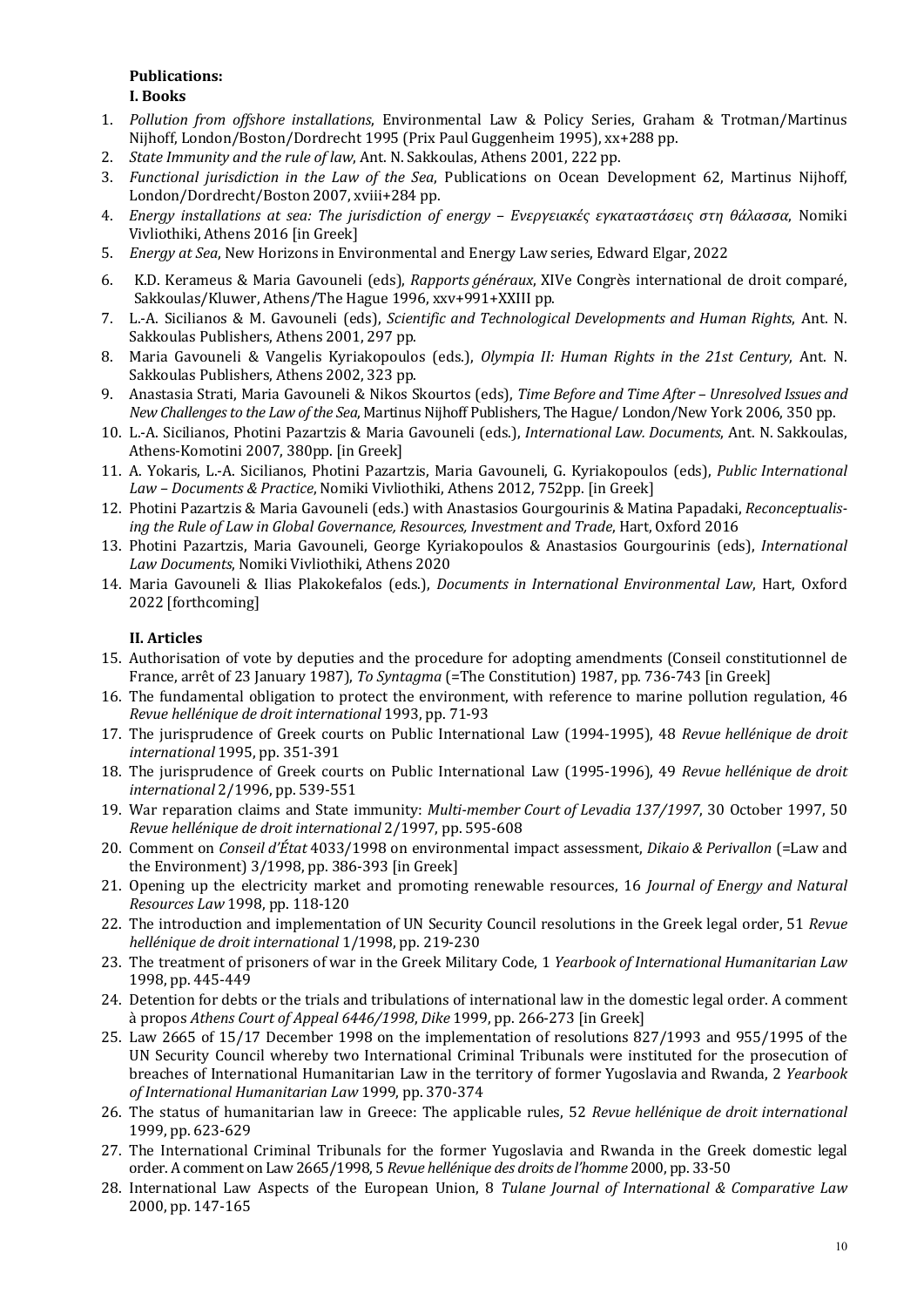- 29. Access to environmental information: Delimitation of a right, 13 *Tulane Environmental Law Journal* 2000, pp. 303-327
- 30. *Prefecture of Voiotia v. Federal Republic of Germany*, case no. 11/2000, Areios Pagos (Hellenic Supreme Court), May 4, 2000, 95 *AJIL* 2001, pp. 198-204 (with Ilias Bantekas)
- 31. Obbligazioni alternative e contrastanti nel diritto internazionale dell'ambiente, 16 *Rivista giuridica dell'ambiente* 2001, pp. 527-551
- 32. Greece: National Report, 12 *Yearbook of International Environmental Law* 2001, pp. 497-503
- 33. Oxford Reports on International Law in Domestic Courts, Case ILDC 287(GR2000), *Federal Republic of Germany v Prefecture of Voiotia*, Hellenic Supreme Court (*Areios Pagos*) (Plenary) 11/2000 (2006)
- 34. *Chamayev & 12 others v. Russia and Georgia*, App. No. 36378/02, European Court of Human Rights, 12 April 2005, 100 American Journal of International Law 2006, pp. 674-683
- 35. *Oxford Reports on International Law in Domestic Courts*, Case ILDC 87(GR2002), Re qualification of international law rules as generally accepted, *Federal Republic of Germany v. Miltiades Margellos et al.*, Special Supreme Court (*Anotato Eidiko Dikastirio* – AED) 6/2002 (2007)
- 36. Mediterranean challenges. Between old problems and new solutions, 23 The International Journal of Marine *& Coastal Law* 2008, pp. 477-497
- 37. Introductory note to the European Court of Human Rights decision: *Ely Ould Dah v. France*, App. No. 13113/03, decision on admissibility, 30 March 2009, 48 *International Legal Materials* 2009, pp. 869-870
- 38. A human right to groundwater?, 13 International Community Law Review 2011, pp. 305-319
- 39. Neutrality a survivor?, *European Journal of International Law* 2012, pp. 267-273
- 40. Introductory note to Request for an Advisory Opinion submitted by the Sub-Regional Fisheries Commission (SRFC) (ITLOS) [April 2, 2015], 54 *International Legal Materials* 2015, pp. 890-892
- 41. Delimiting Delimitation: Lessons Learned from the ITLOS Chamber Judgment on the Dispute Concerning *Delimitation of the Maritime Boundary between Ghana and Côte D'Ivoire in the Atlantic Ocean* (October 13, 2017), available at SSRN: https://ssrn.com/abstract=3054575
- 42. Parameters of due protection in marine protected areas, 25 *Environment & Law* 2021, 153-161 [in Greek]

#### **III.** Chapters in collective works

- 43. The protection of human rights through the 1948 Universal Declaration of Human Rights and the 1966 Covenants of Civil and Political Rights and on Economic, Social and Cultural Rights, *Thesaurus Acroasium*, vol. XVI: The evolution of international law since the foundation of the UN, with special emphasis on the human rights, Thessaloniki 1990, pp. 655-676
- 44. *Banana market* case, 93 *International Law Reports* 461-467; *Mineral rights discrimination* case, *ibid*., 467- 469; *Karella v. Minister of Industry*, ibid*.,* 469-474; *Real property acquisition* case, *ibid.*, 475-480 = Andrew Oppenheimer (ed.), *The relationship between European Community Law and national law: The cases*, Grotius Publications, Cambridge University Press, Cambridge 1994, pp. 576-594
- 45. Concurrent and conflicting obligations in international environmental law *in* M. Gavouneli, A. Gizari, P. Patronos & L. Patsioura, *Issues of International Environmental Law*, Athens 2000, pp. 41-73 [in Greek]
- 46. *Binding character and implementation control of international instruments on biomedicine, in L.-A. Sicilianos* & Maria Gavouneli (eds.), *Scientific and Technological Developments and Human Rights*, Ant. N. Sakkoulas, Athens 2001, pp. 197-211
- 47. The human rights system of the Council of Europe: État de droit in a contractual context, *in* Maria Vassiliou & Harry Psomiades (eds.), *Human Rights in the 21st Century*. Proceedings of the First Annual Human Rights Education Programme for South-Eastern Europe, Centre for Human Rights Defence (KEPAD), Athens 2001, pp. 81-87
- 48. Responsibility for catastrophes: New concepts in their conventional application, *in* D.D. Caron & Charles Leben (eds.), *The international aspects of natural and industrial catastrophes*, Centre for Studies and research, The Hague Academy of International Law, Kluwer Law International 2001, pp. 637-675
- 49. The NGO Forum to the World Conference against Racism, *in* Maria Gavouneli & Vangelis Kyriakopoulos (eds.), *Olympia II: Human Rights in the 21st Century*, Centre for Human Rights Defence (KEPAD), Athens 2002, pp. 197-203
- 50. New forms of cooperation in the Mediterranean system of environmental protection *in* Myron H. Nordquist, John Norton Moore & Said Mahmoudi (eds.), The Stockholm Declaration and the Law of the Marine Environment, Martinus Nijhoff Publishers, The Hague/London/New York 2003, pp. 223-235
- 51. *Hellenic Ornithological Society v. Minister of National Economy and Tourism* (Acheloos River case) (1994), pp. 227-236; Hellenic Society for the Protection of the Environment and Cultural Heritage v. Minister for the Envi*ronment, Land-use Planning and Public Works* (Tinos case) (1995), pp. 237-241; both *in* Alice Palmer & Cairo Robb (eds.), *International Environmental Law in National Courts*, vol. 4: *International Environmental Law Re*ports, Cambridge University Press 2004
- 52. Seafarers rights in Greece, *in* Deirdre Fitzpatrick & Michael Anderson (eds.), Seafarers rights, Oxford University Press, Oxford 2005, pp. 305-340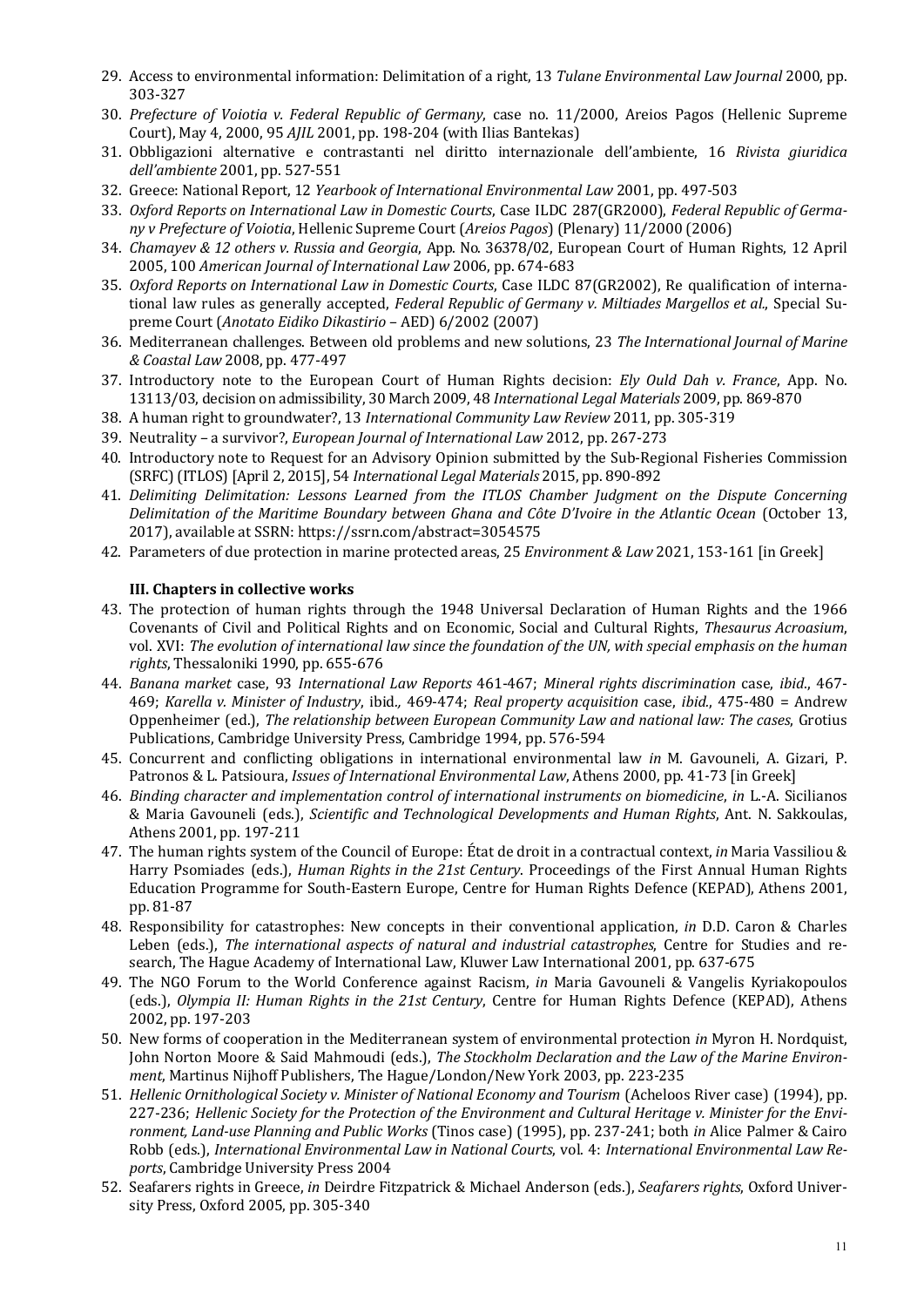- 53. The ability of the LOS Convention to accommodate new uses and challenges, *in* Anastasia Strati, Maria Gavouneli & Nikos Skourtos (eds.), Time Before and Time After - Unresolved Issues and New Challenges to the Law of the Sea, Martinus Nijhoff Publishers, The Hague/London/New York 2006, pp. 205-234
- 54. The international system of corruption control, *in* Ilias Bantekas and Giannis Keramidas (eds.), *International & European Financial Criminal Law*, Butterworths 2006, pp. 180-200
- 55. Decentralised application of international criminal law: Universal jurisdiction, *in* Kalliope Koufa & Photini Pazartzis (eds.), *International Criminal Justice as a mechanism for the enforcement of international law*, Institute of Public International Law & International Relations & International Law Association, Hellenic Branch, Sakkoulas, Thessaloniki 2007, pp. 165-198 [in Greek]
- 56. The European Criminal Record in Greece, *in* Constantin Stefanou & Helen Xanthaki (eds.), Towards a Euro*pean criminal record*, Cambridge 2008, pp. 168-180 (with Pantelis Traianos)
- 57. Citizens environmental rights: The example of the Aarhus Convention, *in* Aliki Yotopoulos-Marangopoulos, Antonis Bredimas & L.-A. Sicilianos (eds.), *Protection of the environment in law and practice*, Athens 2008, pp. 125-154 [in Greek]
- 58. Greece, in August Reinisch (ed.), *Transnational judicial dialogue of domestic courts on international organiza*tions, Oxford University Press, Oxford 2013, pp. 131-139
- 59. L'effet normatif des mécanismes de suivi : l'exemple de la lutte contre la corruption, *in* Hervé Ascencio & Nicola Bonucci (dir.), *Le pouvoir normatif de l'OCDE*, Pedone, Paris 2013, pp. 45-53
- 60. Offshore energy: Troubled waters in the Eastern Mediterranean Sea, *in* Harry Scheiber, James Kraska & Moon-Sang Kwon (eds), *Science, Technology and New Challenges to Ocean Law*, Brill 2015, pp. 253-279
- 61. State jurisdiction in relation to the protection and preservation of the marine environment, *in* David Attard, Malgosia Fitzmaurice, Norman Martinez Gutierrez & Riyaz Hamza (eds.), *IMLI Manual on International Mari*time Law, vol. III: Marine environmental law and maritime security law, Oxford 2016, pp. 5-29
- 62. Energy installations in the marine environment, *in* Jill Barrett & Richard Barnes (eds.), *Law of the Sea: UNCLOS as a living treaty*, BIICL 2016, pp. 187-208
- 63. Article 27, *in* Ph. Spyropoulos, X. Contiades, Ch. Anthopoulos & G. Gerapetritis (eds), *The Constitution: A commentary per article*, Sakkoulas, Athens 2017, pp. 728-734 [in Greek]
- 64. Protection standards for the marine environment: Updating Part XII of the Law of the Sea Convention?, *in* Stephen Minas & H. Jordan Diamond (eds), *Stress Testing the Law of the Sea: Dispute Resolution, Disasters & Emerging Challenges*, Brill 2018, pp. 254-266
- 65. Protecting Women Fishers: The gender parameters of labour rights at sea, *in* Irini Papanicolopulu (ed.), Gender and the Law of the Sea, Brill 2019, pp. 165-179
	- Awarded: ASIL WILIG Scholarship Prize 2021
- 66. Regional arrangements for contingency planning and response: The EU regime, *in* Günther Handl & Kristoffer Svendsen (eds), Managing the risk of offshore oil and gas accidents: The international legal dimension, Edward Elgar 2019, pp. 126-141
- 67. The environmental parameters of maritime security: The case of energy installations, *in* Laurence Boisson de Chazournes, Emmanuella Doussis, Gemma Andreone & Antonia Zervaki (eds), *Enjeux et perspectives: Droit international, droit de la mer, droits de l'homme. Liber Amicorum Haritini Dipla*, Pedone, Paris 2020, 125-136
- 68. The delimitation agreements between Greece and Italy, *in* D. Akrivoulis, M. Sarigiannidis & K. Yfantis (eds), *Liber amicorum Konstantinos Hadjikonstantinou*, Sideris, Athens 2022 [in Greek – in print]

### **IV. Blogs:**

- 69. Grey zones in the Aegean Sea. A brief review of the emerging issues, Hellenic Atlantic Treaty Association Review 2001, available at: www.hatareview.org/gavouneli.html [in Greek]
- 70. Offshore installations: A comprehensive regime?, *MEPIELAN e-bulletin*, 4 April 2013, available at www.mepielan-ebulletin.gr/default.aspx?pid=18&CategoryId= 4&ArticleId=137&Article= Offshore-Installations-A-Comprehensive-Regime
- 71. The European Union approach to migration and international standards: A fruitful interplay or a dialogue of the deaf?, *Policy Brief*, November 2018, Observatory of European Migration Law, Pisa, available at migration.jus.unipi.it
- 72. Legislating by Compacts? The legal nature of the Global Compacts, *EJIL Talk*!, 28 February 2019, https://www.ejiltalk.org/legislating-by-compacts-the-legal-nature-of-the-global-compacts/
- 73. Institut Montaigne, Whose sea? A Greek international law perspective on the Greek-Turkish disputes, 16 October 2020, https://www.institutmontaigne.org/en/blog/whose-sea-greek-international-lawperspective-greek-turkish-disputes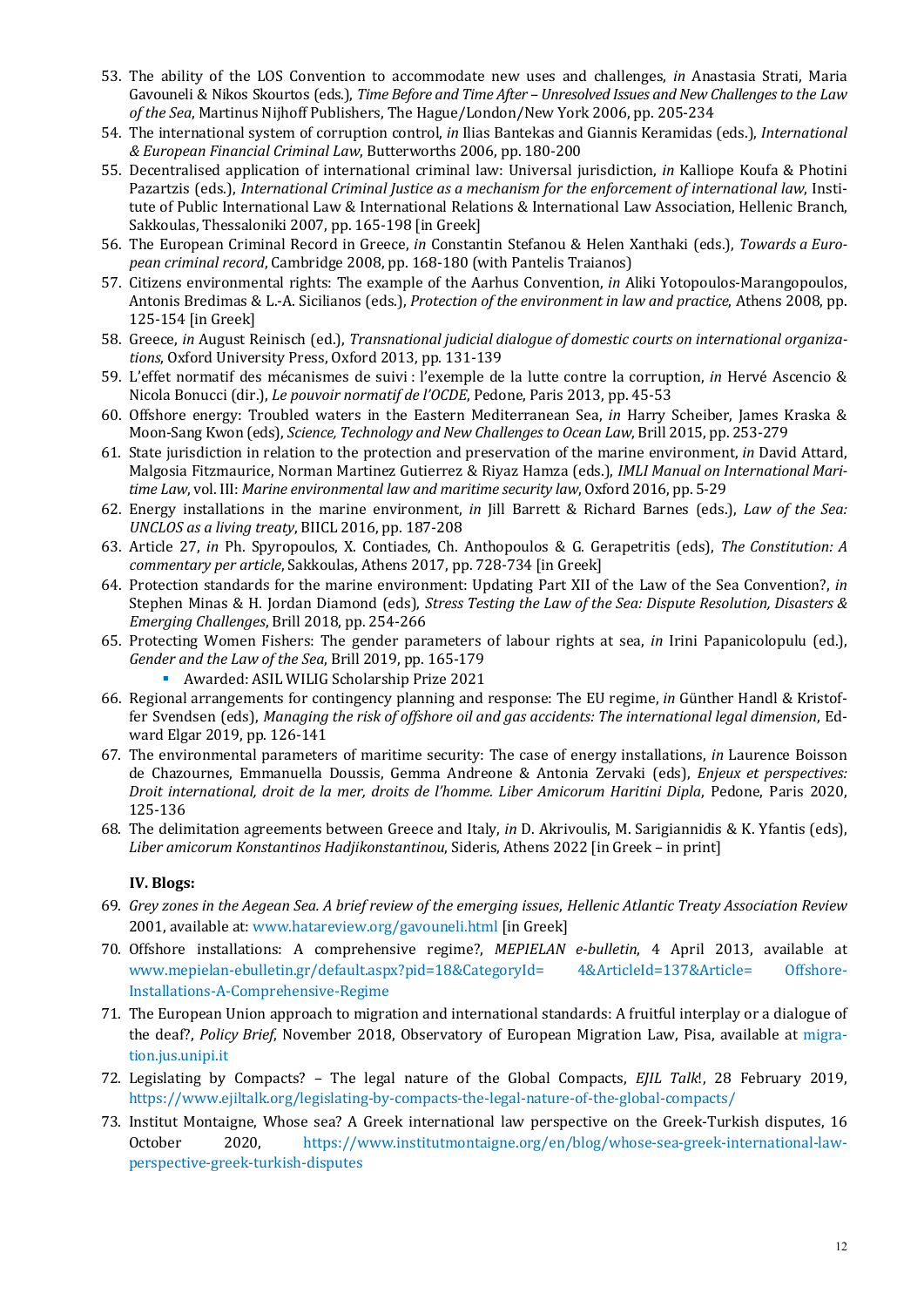### **V. Podcasts / videocasts / webinars:**

- Centre for European Constitutional Law, SyntagmaWatch & Stavros Niarchos Foundation, The Greek #Me-Too: *Democracy & civil education*, 9 November 2020,
- GANHRI, UNHCR and the Permanent Mission of Norway in Geneva, *Protecting displaced and stateless per*sons: The role and experiences of NHRIs and opportunities for collaboration with UNHCR, 16 February 2021, https://www.youtube.com/watch?t=1382&fbclid=IwAR2OeyDJY0Jpg8Ecsh-

kQ77VThf4BSa0neKMpjCjXa6kHPbcCU4RHyzEf64&v=zvgjzuy1DMM&feature=youtu.be

- Centre for European Constitutional Law, SyntagmaWatch, *The role of the National Commission for Human Rights,* 25 November 2020, https://www.syntagmawatch.gr/trending-issues/o-rolos-tis-ethnikis-epitropisgia-ta-dikaiomata-tou-anthropou-dekalepta-mathimata-gia-to-syntagma-dekato-video-mathima/ [in Greek]
- Centre for European Constitutional Law, SyntagmaWatch, *The Golden Warch trial and its repercussions*, 7 October 2020, https://www.youtube.com/watch?v=H7c2mVnzPZM [in Greek]
- ELIAMEP. The Law of the Sea Convention, territorial sea and the Treaty of Lauzanne. A discussion with Ambassador h.c. Ioannis-Aexios Zepos and Odine Linardatou, 1 September 2020, https://www.youtube.com/watch?v=ys8Uc\_nJStE [in Greek]

#### **VI. Research papers**

Legal means against racism, discrimination and xenophobia in Europe (with Theodora Antoniou, Elena Yannopoulou & Lena Koutsimbou), research undertaken by the Institute of Hellenic Constitutional History & Constitutional Law on behalf of the Commission of the European Communities, 1994-1995

### **VII. Newspaper Opinion Articles (selection)** [in Greek]

- Ουκρανία και ανθρώπινα δικαιώματα, ΕΘΝΙΚΟΣ ΚΗΡΥΞ, 16 March 2022, https://www.ekirikas.com/ikathigitria-diethnous-dikaiou-maria-g/
- Η ελληνική παρουσία πηγαίνει πίσω στον 6<sup>ο</sup> αι. π.Χ., ΤΑ ΝΕΑ, 11 March 2022, https://www.tanea.gr/print/2022/03/11/opinions/i-elliniki-parousia-pigainei-piso-ston-6o-aiona-p-x/
- Η ΕΕΔΑ μπροστά στο μέλλον, Η ΚΑΘΗΜΕΡΙΝΗ, 22 January 2021, https://www.kathimerini.gr/society/561237808/i-eeda-mprosta-sto-mellon/
- × Δικαίωμα στον (αξιοπρεπή) θάνατο; ΤΑ ΝΕΑ, 21 Δεκεμβρίου 2020, https://www.tanea.gr/print/2020/12/21/world/dikaioma-ston-aksioprepi-thanato/
- × *Κι αν δεν πάμε τί έχουμε να χάσουμε;* ΤΑ ΝΕΑ, 3 October 2020, https://www.eliamep.gr/media/κι-αν-δενπάμε-τι-έχουμε-να-χάσουμε-της/
- × *Ruth Bader Ginsburg: μια μικροσκοπική γυναίκα, μια τεράστια παρουσία*, ΤΟ ΒΗΜΑ, 1 October 2020, https://www.tovima.gr/2020/10/01/opinions/mia-mikroskopiki-gynaika-mia-terastia-parousia/
- × *Μεταναστευτικές ροές: Η επόμενη ημέρα,*  ΤΑ ΝΕΑ, 27 March 2020, https://www.tanea.gr/print/2020/03/27/opinions/metanasteytikes-roes-lfi-epomeni-imera/
- × *Μια άλλη προσέγγιση για την προσφυγή στη Χάγη,*  ΤΟ ΒΗΜΑ, 2 February 2020, https://www.eliamep.gr/wp-content/uploads/2020/02/Gavouneli\_ΤΟ-ΒΗΜΑ\_2.2.2020.pdf

#### **VIII. Radio broadcasts (selection)** [in Greek]

- × *Παγκόσμια ημέρα για την εξάλειψη της βίας κατά των γυναικών*, ΑΘΗΝΑ 984: *Δημόσια και ιδιωτικά* (Έλενα Χατζηϊωάννου), 25 November 2020
- × *70 χρόνια από την υπογραφή της Ευρωπαϊκής Σύμβασης για τα Δικαιώματα του Ανθρώπου,* ΑΘΗΝΑ 984: *Μια ημέρα στην Αθήνα* (Γιώργος Αποστολίδης), 5 November 2020, https://www.youtube.com/watch?v=kh-DwVl15oY
- × *Ανθρώπινα Δικαιώματα στον καιρό του εγκλεισμού*, ΑΘΗΝΑ 984 (Έλενα Χατζηϊωάννου), 15 May 2020
- × ΑΘΗΝΑ 984: *Δικαιώματα στα FM*, 10 May 2020, https://www.mixcloud.com/ΑΘΗΝΑ984/playlists/δικαιώματα-στα-fμ-με-τον-γιάννη-ιωαννίδη/
- Η Ruth Bader Ginsburg και τα ανθρώπινα δικαιώματα, ΕΡΤ Πρώτο Πρόγραμμα: *Αναμενόμενα και μη* (Κωνσταντίνα Δημητρούλη), 14 April 2020, https://www.facebook.com/protoprogramma.ert/photos/επιστρέψαμε-στην-κανονική-ώρα-τηςεκπομπής-%EF%B8%8F-11-12-menoumespitiκαλημέρες-καλή-εβ/2639990826321300/
- × *Ημέρα της Γυναίκας*, ΑΘΗΝΑ 984: ΑΘΗΝΑ 984: *Δημόσια και ιδιωτικά* (Έλενα Χατζηϊωάννου), 8 March 2020, https://www.youtube.com/watch?v=9TMH8ZeyfRQ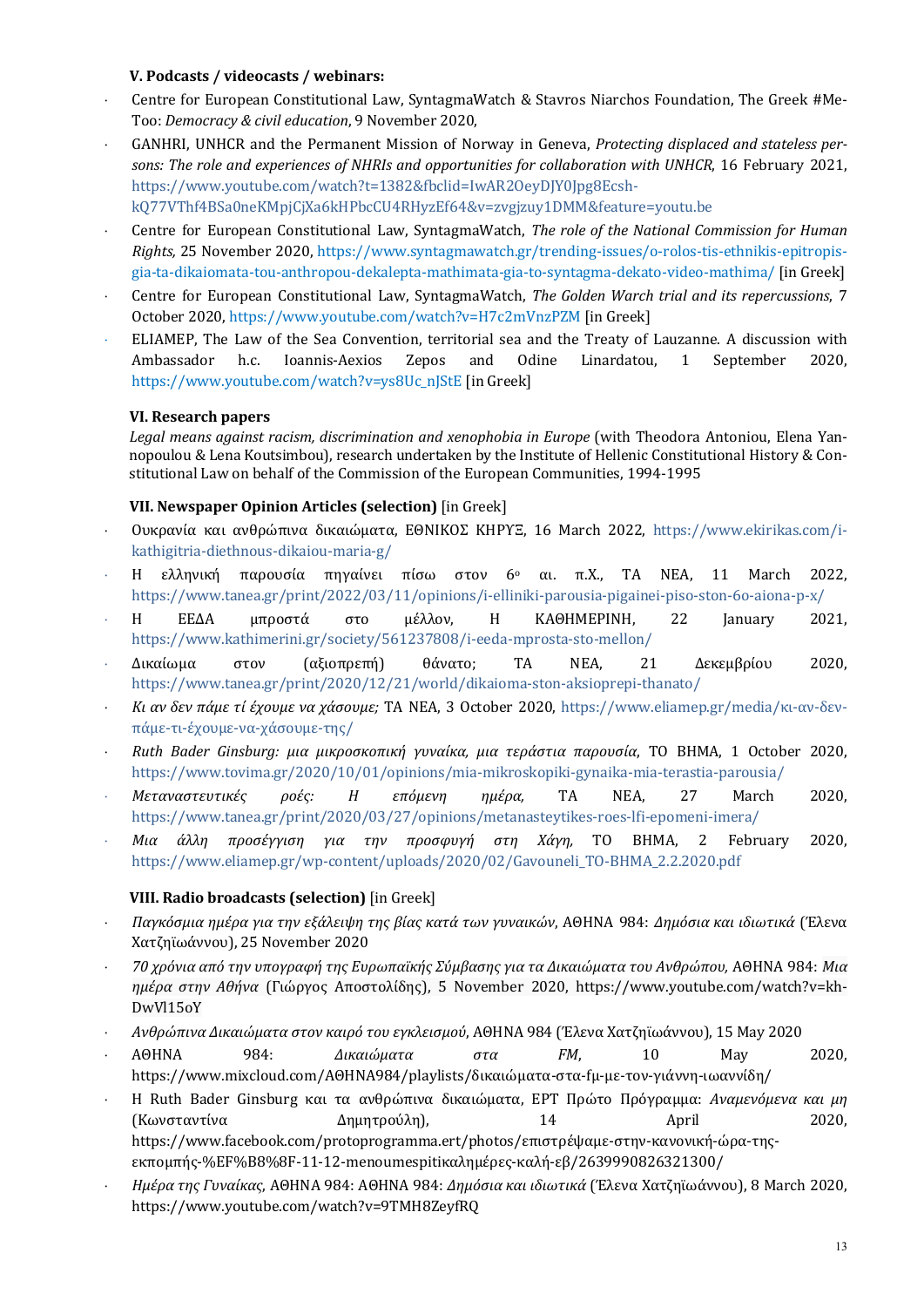#### **IX. Book reviews:**

Multiple reviews on environmental law and law of the sea in English, French and Greek, among which:

- Colin M. De La Rue, *Liability for Damage to the Marine Environment* (London: Lloyd's of London Press in association with the Comité maritime international, 1993) 292 pages - 43 *ICLQ* 1994, 959-960
- × Roda Verheyen, *Climate Change Damage and International Law: Prevention Duties and State Responsibility* (Leiden: Martinus Nijhoff Publishers, 2005) 418 pages - 16 *YBIEL* 2005, 865-868
- James Harrison, Saving the Oceans through Law, The international legal framework for the protection of the marine *environment* (Oxford: Oxford University Press, 2017) – 27 *YBIEL* 2016, 565-566
- Daniel Bodansky, Jutta Brunnée & Lavanya Rajamani, *International Climate Change Law* (Oxford: Oxford University Press, 2017) - 28 *YBIEL* 2017, 549-551

#### **X. Conferences (selected events):**

- § Delphi Economic Forum VII, 2022, *Maritime zones: The legal dimension*, 9 April 2022, https://delphiforum.gr/live/1736 [in Greek]
- **•** Hellenic Society of Energy Law, 2<sup>nd</sup> Conference on Energy Law, Athens, 16 March 2022, *Energy at Sea*, https://www.youtube.com/watch?v=9ZzqQQ8zUCo [in Greek]
- Institut de l'Égée pour le droit de la mer et le droit maritime, *Coopération en Méditerranée et droit de la mer*, 4 mars 2022, https://www.facebook.com/616835865/videos/1231222217285633/
- OCDE, Projet OCDE/Siemens, *Des conditions de marché équitables pour la compétitivité en Algérie*, 24 janvier 2022
- Konrad Adenauer Stiftung, Greece/Cyprus Scholarship Holders Christmas 2021 Gathering, *Gender Equality in Greece: Still a long way to go, 16 December 2021, The legal aspects of gender equality in Greece*
- International Law Association Hellenic Branch, *Leaving Glasgow (COP 26) behind: The new challenges for climate neutrality*, 16 December 2021, *Climate change and human rights*, https://www.facebook.com/ILA.gr.branch/videos/2664640247164209
- Hellenic National Defence General Staff, *Manual of the Law of Armed Conflict: Presentation*, Athens, 15 December 2021
- Etaireia Dioikitikon Meleton, *Climate crisis and Law*, 9 December 2021, *Climate change before the human rights judicial bodies*, https://www.facebook.com/103700571228371/videos/1548287598875694 [in Greek]
- Korean Society of International Law, Sixth International Conference on the Law of the Sea, *Law of the Sea for the next generation: Challenges from new technologies and environmental crises*, Incheon, 30 November-1 December 2021, *New forms of energy at sea?*, https://www.youtube.com/watch?v=CADbQx84-Ow&list=PLFMwAaoL1frCvCzQoH6Eo\_0JL3mZPbcdp&index=22
- Kalliopi Koufa Foundation, Jean Monnet Programme: *EU responsibility in the international system* EURIS, Hybrid from Thessaloniki, 5-6 November 2021, *The European Union and the Law of the Sea: Some thoughts*
- § Conrad Adenauer Stiftung, *Maritime boundary disputes – Challenges for Greece and Turkey*, Hamburg, 21-23 October 2021
- § Friends of Europe, *Tackling illicit financial flows*, 30 September 2021, https://www.friendsofeurope.org/events/financing-democracy-tackling-illicit-financial-flows/
- Hellenic Society of International Law and International Relations, *Borders: International, European and national parameters*, Rhodes & Kastellorizo, 11-13 September 2021, *Beyond sovereignty*, https://www.youtube.com/watch?v=GkkkFuiocxQ&t=1061s
- WWF Greece & British Embassy Athens, *Introducing a climate law in Greece: Towards a zero-emissions climate resilient future*, 20 July 2021, https://www.youtube.com/watch?v=8RfP1\_zY\_l4
- Institute of International Shipping & Trading Law, University of Swansea, Revising the *Enrica Lexie* case: Flag State jurisdiction, incidental jurisdiction and the protection of merchant vessels, 30 June 2021, https://lnkd.in/dHN76Mv https://www.youtube.com/watch?v=x6Dag1C-ecU
- Hellenic Parliament, Developing a comprehensive strategy against racism, intolerance and hate crimes, 25 June 2021, https://www.youtube.com/watch?v=Nxx4I0\_lpU
- Transatlantic Leadership Network, Webinar: *Greece-Turkey: Energy as mechanism for cooperation*, 23 June 2021, https://www.youtube.com/watch?v=ZRujiMOZDGI
- London School of Economics, 18<sup>th</sup> Hellenic Observatory Annual Lecture: *Migration crisis and its impact for Europe*, Speaker: Notis Mitarachi, Minister of Migration & Asylum, Hellenic Republic, Discussant: Maria Gavouneli, 22 June 2021, https://www.youtube.com/watch?v=lx11LSrm8RM&t=1s
- Aegean Institute on the Law of the Sea and Maritime Law, *The peaceful settlement of disputes in the oceans in the* 21<sup>st</sup> *century*, **8** June 2021, https://www.facebook.com/maria.gavouneli/videos/10158031494755866; https://www.facebook.com/maria.gavouneli/videos/10158031198095866; https://www.facebook.com/maria.gavouneli/videos/10158030955770866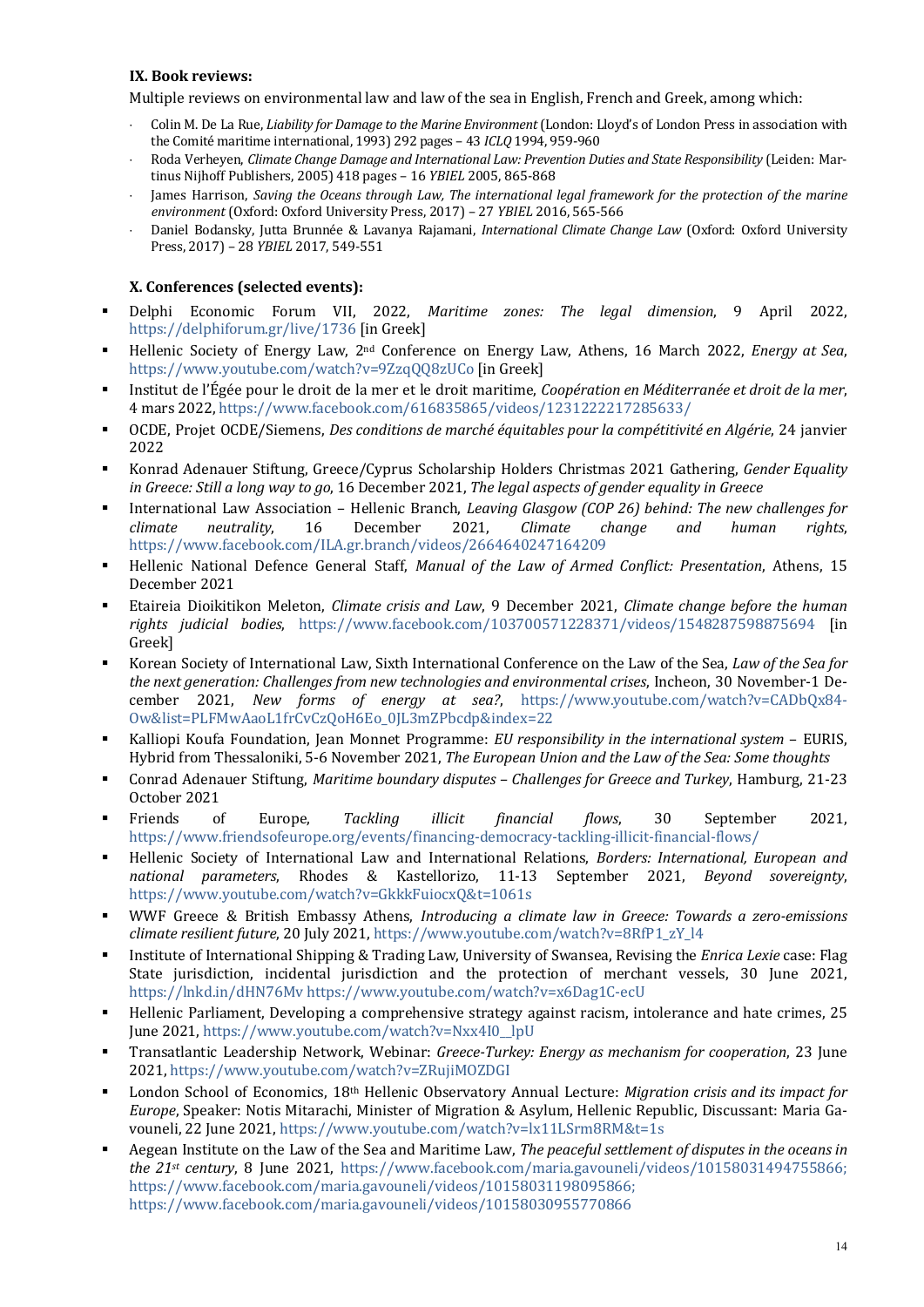- Greek National Commission for Human Rights, Webinar: *The right to the environment*, 7 June 2021, https://www.youtube.com/watch?v=Bq2b0Saot94
- Delphi Economic Forum VI, 2021, Panel VI: *Enhancing police accountability and transparency*, 11 May 2021
- Kalliopi Koufa Foundation, EURIS Jean Monnet Project & ILA Hellenic Branch, *EU responsibility in the international system: Setting the stage*, 14 May 2021
- **•** Kalliopi Koufa Foundation & Aristotle University of Thessaloniki, Artificial Intelligence and normative challenges: International and comparative legal perspectives, 1-2 April 2021, Artificial intelligence and dis*crimination*
- University of Cambridge, 10<sup>th</sup> Annual Conference of the Cambridge International Law Journal, *National* sovereignty and international cooperation: The challenges of navigating global crises, 18-20 March 2021
- Hellenic Society of International Law & International Relations, *Negotiations at the time of the pandemic. A cross-cutting view on the international, European and national plane: yesterday, today, tomorrow*, 26-27 February 2021, https://www.youtube.com/watch?v=xcn6h724bTo
- Panteion University, Jean Monnet Chair: 'EU Solidarity in Civil Protection and Humanitarian Action' and National & Kapodistrian University of Athens, Medical School, Jean Monnet Chair: 'EU Humanitarian medicine and response in action', *Principles of Humanitarian Law: Identification, certification and redress for torture victims*, 5-6 February 2021, *Health and its contexts*
- Asser Institute, Center for International & European Law & ICCT International Centre for Counter-Terrorism, The Hague, *Big data in the counter-terrorism context: Uses and boundaries*, 25-26 January 2021
- International Law Association Hellenic Branch, *Arbitration at the time of the pandemic*, 21 January 2021, https://www.facebook.com/ILA.gr.branch/videos/1501301826725244 [in Greek]
- § International Law Association Hellenic Branch, *The Greek maritime zones*, 15 January 2021, https://www.facebook.com/ILA.gr.branch/videos/747241672844498 [in Greek]
- NOVA School of Law & British Institute of International & Comparative Law, Webinar series on Business and *Human Rights Developments in Southern Europe*, *Episode* 5: *Business and Human Rights Developments in* Greece, 12 January 2021, https://novabhre.novalaw.unl.pt/business-human-rights-developments-southerneurope/
- Center for the European Legal Culture KENOP, Aristotle University of Thessaloniki & Greek National Commission for Human Rights, Women's rights: Gender inequalities and women's rights in Greece today, 3-4 December 2020, *The effectiveness of reporting before human rights treaty bodies* [in Greek]
- Greek Chairmanship of the Council of Europe, webinar: *Health crises and human rights*, 13 November 2020, https://www.facebook.com/watch/live/?v=685174968813955&ref=watch\_permalink [in Greek]
- Centre for European Constitutional Law, SyntagmaWatch & Stavros Niarchos Foundation, *Democracy & civil education*, 9 November 2020, *Human rights education*, https://www.youtube.com/watch?v=6KNqp88Sdno&feature=emb\_title [in Greek]
- Greek Chairmanship of the Council of Europe, webinar: *The impact of the covid-19 pandemic on vulnerable groups*, 20 20 20 20 20 2020, https://www.youtube.com/watch?v=hlGoMw6qEm8&feature=youtu.be&t=4549&fbclid=IwAR2XbWSVYZw GX2fIdf7OGdW18qb\_2bRJ3h9HQo4oU163Es6nu43ETfDps2c
- International Law Association Hellenic Branch, *Delimiting the Mediterranean blue*, webinar, 24 September 2020, https://www.facebook.com/ILA.gr.branch/videos/334217241174392
- Athens Bar Association, *Delimitation of maritime zones in the Eastern Mediterranean: Legal issues and challenges*, Kastellorizo, 19 September 2020, *Maritime zones: The delimitation agreements with Italy*, https://youtu.be/Kt-ohHqMQ6g [in Greek]
- Hellenic Foundation for European and Foreign Policy ELIDEK, The wealth of our seas: Marine Spatial *Planning, offshore wind farms, EEZ and sustainable development, Online public discussion, 16 September* 2020, https://youtu.be/m2Ak5co2axQ [in Greek]
- Aegean Institute for the Law of the Sea and Maritime Law & Hellenic Society of International Law and International Relations, Insular territories in the Law of the Sea, 22 July 2020, https://www.youtube.com/watch?v=mc8l75w0qYc&fbclid=IwAR09cEYKc11Mk2nYKL3JYSrU6\_Pa5tyRH52 wtdpqvlR5z5cWMeH7SnqTE3k [in Greek]
- Themistokles and Dimitris Tsatsos Foundation Centre for European Constitutional Law & Friedrich Ebert Stiftung, Webinar: *Civil liberties and social rights under threat?*, 2 July 2020, https://www.cecl.gr/katigoriaekdiloseis/2020/06/29/ατομικές-ελευθερίες-και-κοινωνικά-δι/ [in Greek]
- International Law Association Hellenic Branch, Webinar: International law at the time of the pandemic: Human rights after the time of the pandemic:  $9+1$  questions, 28 May 2020, https://www.facebook.com/ILA.gr.branch/videos/1088134294905849 [in Greek]
- Marangopoulos Foundation for Human Rights & Research Center for International Public Law Athens PIL, Faculty of Law, National & Kapodistrian University of Athens, *Recent issues on the execution of ECHR judgments against Greece with emphasis on the legislative and executive powers*, Athens, 19 February 2020, *The*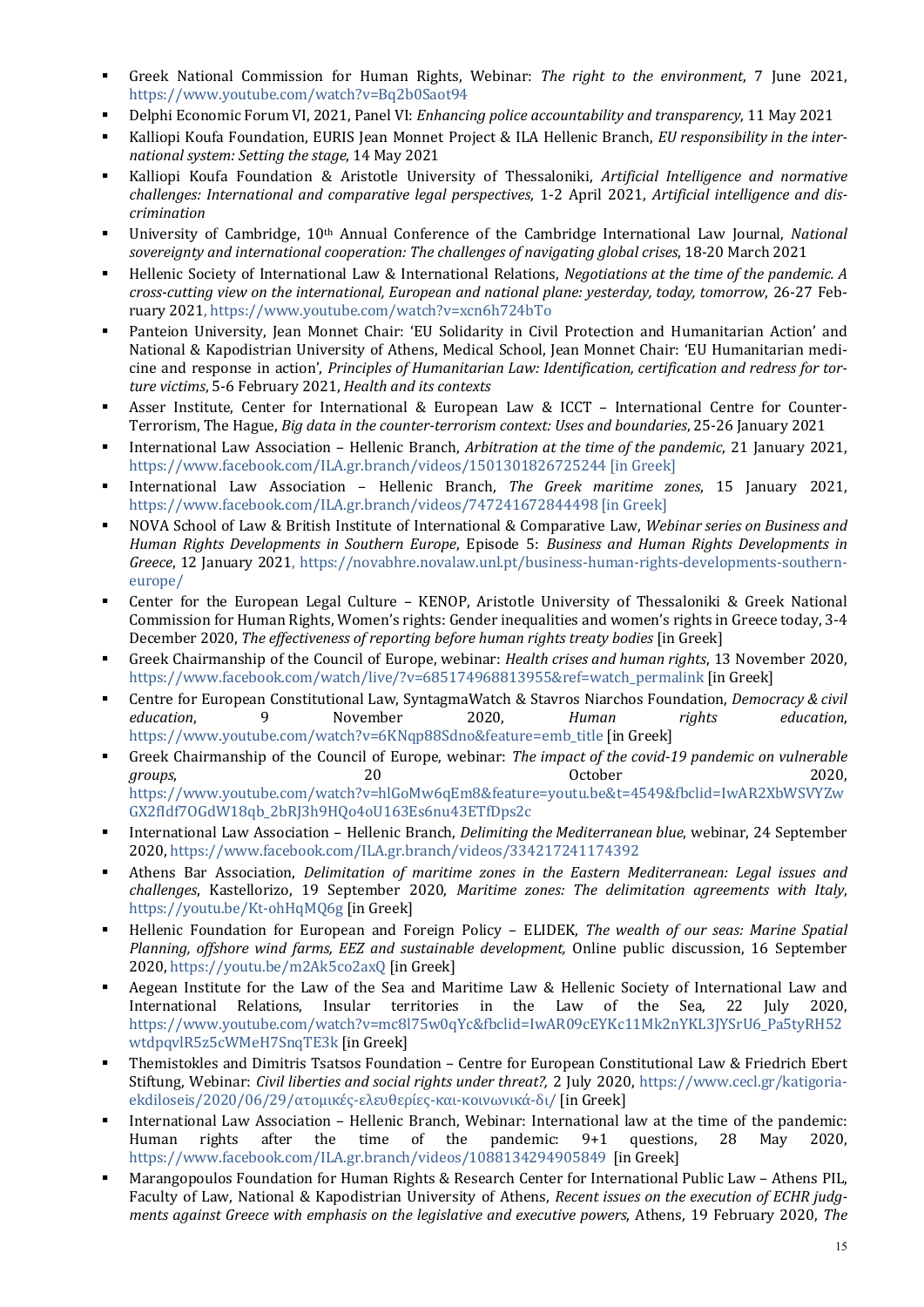role of the National Human Rights Institutions in the execution of judgments review [in Greek]

- University of Macedonia, Iean Monnet Project: *Enhancing the debate about intercultural dialogue, EU values* and diversity – JMEUVadis, Thessaloniki, 5 December 2019, The Common European Asylum System and National Human Rights Institutions: *Challenges and confluences*
- Defensoría del Pueblo de Colombia, *Seminario internacional de movilidad humana*, Medellín, 19-20 November 2019, *La migración forzada y la respuesta internacional*
- Center for the European Legal Culture KENOP, Aristotle University of Thessaloniki & Greek National Commission for Human Rights, *The rights of the child: Protecting children and teenagers with emphasis on children at risk*, Thessaloniki, 1-2 November 2019, *The Greek National Commission for Human Rights and rights of the child* [in Greek]
- University of Cyprus, Department of Law & Hellenic Society of International Law & International Relations, *The Republic of Cyprus and international law, Nicosia, 24-26 October 2019, Energy issues: To drill or not to drill?* [in Greek]
- Indiana University, Hamilton Lugar School of Global & International Studies; International Foundation for the Law of the Sea & Universität Hamburg, 25 years United Nations Convention on the Law of the Sea, ITLOS, 17-18 October 2019, *Is technology transforming ocean governance?*
- National Commission for Bioethics, *Human value and commercialization of the human body. Bioethics chal*lenges for the 21<sup>st</sup> century, Athens, 14 June 2019, *The human dimension of bioethics: The case-law of the European Court of Human Rights*
- National & Kapodistrian University of Athens, Faculty of Law, *Symposium on 'The future of Global Law'*, Athens, 24 May 2019, *Codifying international environmental law?- The Global Pact for the Environment*
- Università di Pisa, Dipartimento di Scienze Politiche & Jean Monnet module: 'EU Migration Law, Human Rights and Democratic Principles', *The international protection of refugees in Europe and elsewhere: A critical* appraisal on achievements and perspectives, Pisa, 19 October 2018, Keynote address: The European Union approach to migration and international standards: A fruitful interplay or a dialogue of the deaf?
- China-Greece Forum on the Law of the Sea, *Cooperation in the Law of the Sea*, Athens, 17 October 2018
- Hellenic Society of International Law & International Relations, *Second Symposium on legal and political* issues on the Aegean and the Eastern Mediterranean, Rhodes & Kastellorizo, 27-30 September 2018, The obli*gations of coastal States in non-delimited waters* [in Greek]
- § Ministry of Foreign Affairs, Scientific Council, *The Prespes Agreement: Legal issues*, Athens, 19 July 2018, *The ICJ* judgment in the case Application of the Interim Accord of 13 September 1995 (The former Yugoslav Repub*lic of Macedonia v. Greece*) [in Greek]
- Council of Europe, European Center for Human Rights & Humanitarian Action, Panteion University & Jean Monnet Chair: EU solidarity in civil protection and humanitarian action – CIPROHA, Panteion University, International Conference, Safe-guarding democratic institutions within a Europe in crisis: Challenges and responses, Nafplion, 11-12 May 2018, *Combatting corruption as an element of democratic governance*
- European Public Law Organization EPLO, Institute for the Mediterranean, *Energy corridors in the Eastern Mediterranean*, Athens, 3 May 2018, *Energy at Sea: The delimitation challenge* [in Greek]
- Jean Monnet Chair: International and European Law of the Sea, University of Genoa, *Enforcement at Sea: International, European and domestic law implications,* 20 April 2018, *Environmental law enforcement at sea*
- European Public Law Organization EPLO, Institute for the Mediterranean, The Mediterranean and sustain*able development*, Athens, 2 February 2018, *The challenges of blue economy* [in Greek]
- Hellenic Society of International Law & International Relations, *The foreign policy of the Greek State*, Athens, 15-17 December 2017, *Energy resources in delimited maritime areas*
- NATO, Supreme Headquarters Allied Powers Europe SHAPE, *Women's perspectives in International Law*, Mons, 5 December 2017, *Immunities of international organizations*
- Athens PIL, National & Kapodistrian University of Athens, Centre nationale de recherches scientifiques CNRS, CREDIMI, Université de Bourgogne, Universidad de Zaragoza with the support of the Interest Group on International Economic Law, ESIL, Colloquium, *International Investment Law & the Law of Armed Conflict*, Athens, 5-6 October 2017, *Armed conflict and the protection of energy sector investments: Security clauses*
- World Maritime University WMU, Law of the Sea Institute LoSI, University of California Berkeley & Korea Institute of Ocean Science Technology - KIOST, *Oceans & Climate Change Governance: Integrating regulatory initiatives and addressing governance gaps*, Malmö, 14-15 August 2017, *Marine renewable energy as a mitigation tool*
- University of Bristol, *Maritime security and the Law of the Sea: Help or hindrance?*, Bristol, 3 July 2017, The *environmental parameters of maritime security*
- South China Sea Institute, Xiamen University, *The 2nd Sino-European States International Law of the Sea Symposium, Xiamen, 27-28 June 2017, The other sources of the Law of the Sea*
- University of Milano-Bicocca, School of Law & Società italiana di diritto internazionale (SIDI) Interest Group on the Law of the Sea, *Exploring the human element of the oceans: The gender implications of the Law* of the Sea, Milano, 25-26 May 2017, *The gender implications of fisheries*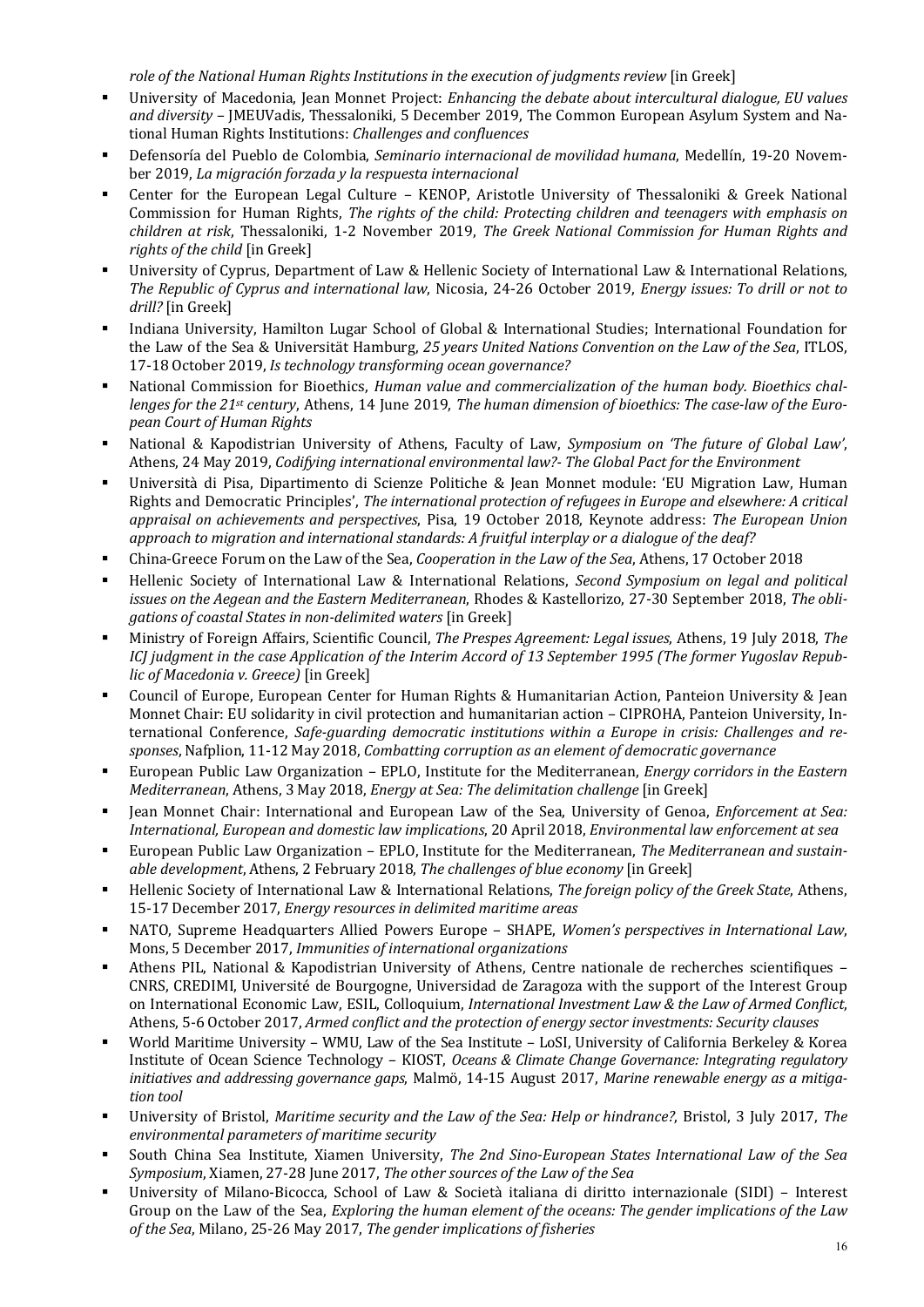- <sup>■</sup> University of Bristol, Round table discussion, *Rahmatullah* and *Belhaj*: Crown and foreign act of state in English Law, 5 May 2017
- General Secretariat for Transparency & Human Rights and General Secretariat for Media and Communication: *Greece before the international organs of human rights protection*, Athens, 13 February 2017
- Transparency International Hellas, 9<sup>th</sup> Annual Conference: *Reform and transparency: What have we learned from the crisis?*, Athens, 9 December 2016 [in Greek]
- University of Cyprus & Krispis Foundation for International Legal Studies, *Protecting the environment from human intervention: Legal and criminological aspects, Nicosia, 1-2 December 2016, <i>Energy installations at sea and protection of the environment*
- Hellenic Foundation for European and Foreign Policy ELIAMEP, *Controlling corruption in Greece and in Europe*: Presentation of findings of the Research Project ANTICORRP, Athens, 24 October 2016
- Organisation internationale de la Francophonie & Assemblée parlementaire de la Francophonie, Séminaire parlementaire, *Expériences des processus budgétaires dans le contexte francophone : Les lois de finances na*tionales, les budgets territoriaux et leur exécution, Phnom Penh, Cambodge, 19-20 octobre 2016, *La dimension 'droits de l'Homme' de la loi de finances*
- Hellenic Association of Maritime Law, 9th International Conference on Maritime Law, Maritime safety and *security: Legal implications to ships, cargo and the human element, Piraeus, 13-15 October 2016, Beyond piracy*
- Athens PIL, Faculty of Law, National & Kapodistrian University of Athens, *The South China Sea arbitration: Conclusions and impact, Athens, 7 October 2016, Obligation to cooperate and good faith in the Law of the Sea,* http://delos.uoa.gr/opendelos/search?ev=23e9d0a9&sb=Date&sd=ascending [in Greek]
- King's College London & Law of the Sea Institute LoSI, University of California Berkeley, *Stress Testing the* Law of the Sea: Dispute resolution, disasters and new challenges, London, 30 September-1 October 2016, Updating Part XII of the Law of the Sea Convention
- Centre for International Law, National University of Singapore CIL-NUS, Korea Institute of Ocean Science & Technology – KIOST & Law of the Sea Institute – LoSI, University of California Berkeley, *Marine environmental protection in Asia. Regional implementation of IMO Conventions, Singapore, 30-31 August 2016, <i>Oil pollu*tion, preparedness, response and cooperation for activities offshore
- Democritus University of Thrace & Hellenic Society of International Law & International Relations, *Energy in* South-Eastern Europe: Aspects of International and European Law, Komotini, 12 May 2016, *Energy installations at sea* [in Greek]
- Soochow University and School of Law, International Conference on *The South China Sea Disputes and International Law*, Taipei, 14 April 2016, *Alternatives to delimitation*
- Soochow University School of Law in cooperation with the Chinese Society of Comparative Law, the Academic Foundation of Winston Hsiao-Tzu Chang, the Yuen-li Liang International Law Center & the WTO Research Center, Soochow University, 2016 Taipei Conference on International and Comparative Law, 15 January 2016, **The Evolution of the Law of Neutrality**
- Law Students Research Group (Ερευνητικός Όμιλος Φοιτητών Νομικής ΕΟΦΝ), *Combatting corruption on the national, European and international level, Athens, 27 November 2015, Corruption on the international level* [in Greek]
- European Public Law Organization EPLO, National & Kapodistrian University of Athens (Department of International Studies) & University of the Peloponnese (Department of International Studies & International Relations), *Law of the Sea and the Mediterranean area: Geopolitics and selected legal aspects*, Athens, 10 November 2015, *Energy installations at sea: Jurisdictional issues* [in Greek]
- National & Kapodistrian University of Athens, Research Project: *Energy at Sea* implemented within the framework of the Operational Programme: Education and Lifelong Learning, Action ARISTEIA II, *Energy at Sea: Old problems, new challenges*, 22-23 October 2015
- Center for Oceans Law and Policy, University of Virginia & School of Law and Centre for Polar and Deep Ocean Development, Shanghai Jiao Tong University, The 39<sup>th</sup> Virginia Annual Conference: *International Ma*rine *Economy, Law and Policy, Shanghai, 24-26 June 2015, <i>Energy at sea: New Challenges*
- International Law Association, Intersessional meeting of the ILA Committee on International Law and Sea Level Rise, Fridtjof Nansen Institute, Oslo, 11-14 June 2015, *Energy at Sea and adaptation measures*
- OECD, Directorate for Legal Affairs, Staff Seminar, Paris, 9 June 2015, *Energy at Sea: Towards sustainable energy?*
- NATO Maritime Interdiction Operational Training Centre NMIOTC, 6th NMIOTC Annual Conference in cooperation with the National & Kapodistrian University of Athens, Research Project: 'Energy at Sea' implemented within the framework of the Operational Programme 'Education and Lifelong Learning (Action ARISTEIA II), *Current and Future Challenges to Energy Security in the Maritime Environment*, Souda, 2-4 June 2015, *Energy at Sea: Ouestions of jurisdiction under the Law of the Sea,* 3 June 2015
- American Society of International Law, 109th Annual meeting: *Adapting to a rapidly changing world*, 8-11 April 2015, *Energy at Sea: How do increased energy demands test the regime for ocean governance?*, 9 April 2015
- National & Kapodistrian University of Athens, Faculty of Law, *Regulating 'irregular' migration: International obligations and international responsibility*, Athens, 20 March 2015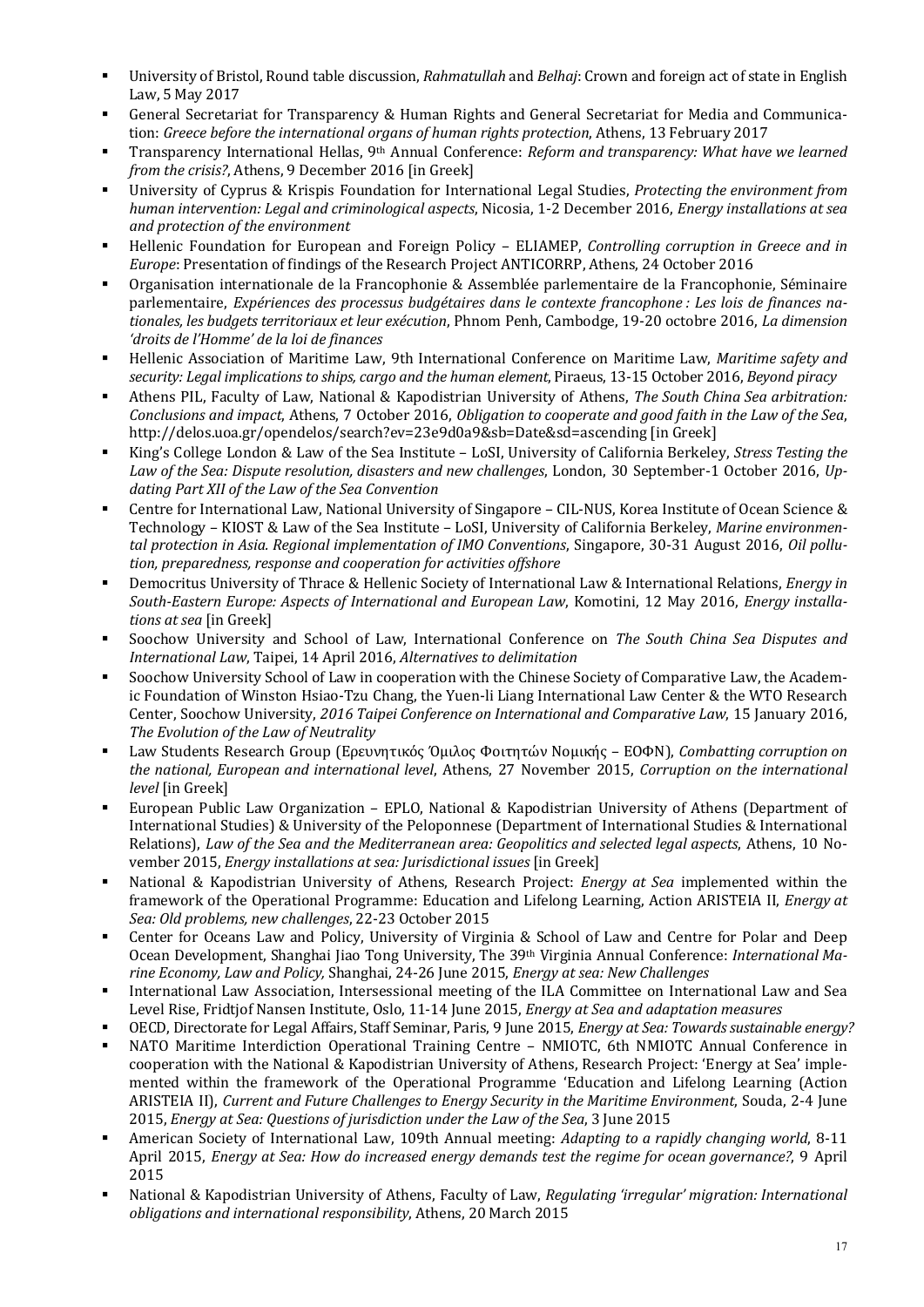- European University Institute EUI, International Law Working Group, Florence, 4 March 2015, The human *rights of energy*
- § COST Action IS1105: NETwork of experts on the legal aspects of MARitime SAFEty and security MAR-SAFENET, International Conference: *New Challenges facing the Arctic Ocean and other fragile seas*, Rovaniemi, 20 February 2015, *Energy resources in fragile seas: Lessons learned?*
- Hellenic Association of Energy Law & The Ilias & Anastasia Krispis Foundation under the auspices of the National & Kapodistrian University of Athens, *Energy Law*, Athens, 15 January 2015, *Protection of the environment for oil & gas exploitation and transfer* [in Greek]
- Academy of Forensic Science and related issues, *Trauma*, Athens, 21-23 November 2014, *Dealing with trauma in the international community: The contribution of international law* [in Greek]
- Hellenic Society of International Law & International Relations, *Applications of international law and interna*tional politics 20 years after the entry into force of the Law of the Sea Convention: Reaching out in the Aegean and Mediterranean blue, Rhodes & Kastellorizo, 11-14 September 2014, *On grey areas and other novel demons: The delimitation in the Bay of Bengal* [in Greek]
- European Society of International Law, 10<sup>th</sup> Anniversary Conference: *International Law and...*, Vienna, 4-6 September 2014, Interest Group on the Law of the Sea - LAWSEA
- Queen Mary London, Refugee Law Initiative of the University of London and the National & Kapodistrian University of Athens, 'Boat Refugees' and migrants at sea: A comprehensive approach integrating maritime security with human rights, University of London, 23-24 June 2014
- International Law Association, 76<sup>th</sup> Biennial Conference & American Society of International Law, 108<sup>th</sup> Annual meeting, *The effectiveness of International Law*, Washington, DC, 7-12 April 2014, *ILA Articles and Commentaries on the Legal Principles relating to Climate Change* (2014)
- COST Action IS1105 "NETwork of experts on the legal aspects of MARitime SAFEty and security MAR-SAFENET", Working Party II, Brussels, 1 April 2014, *Offshore installations in the marine environment*
- Netherlands Institute for the Law of the Sea (NILOS) / Utrecht Centre for Water, Oceans and Sustainability Law (Utrecht University) K.G. Jebsen Centre for the Law of the Sea (University of Tromsø) Marie Curie Project OFFSHORELAW (FP7-PEOPLE-2011-IEF Project 299703), *Energy from the Sea: An International Law Perspective on Ocean Energy,* Utrecht, 19-20 February 2014, *Regulating Multi-Use Zones at Sea*
- Hellenic Society of International Law & International Relations, *Greece and Europe facing grave crises just* before the Greek Presidency of the European Union, Athens, 19-21 December 2013, *Towards a European Exclusive Economic Zone? Prospects and challenges* [in Greek]
- Law of the Sea Institute, University of California-Berkeley and the Korea Institute for Ocean Science and Technology, *Science, Technology, and New Challenges to Ocean Law, Berkeley, CA, 10-12 October 2013, Energy at Sea: New challenges over troubled waters*
- European Public Law Organization, *European Integration through Crisis*, Sounion, 26 July 2013, *The International Dimensions of the European crisis*
- COST Action IS1105: NETwork of experts on the legal aspects of MARitime SAFEty and security MAR-SAFENET, First International Conference, *Jurisdiction and control at sea*, Rome, 6 June 2013, *Jurisdictional issues for energy security*
- International Law Association, Intersessional meeting of the ILA Committee on Legal Principles relating to climate change, Aix-en-Provence, 30 May-1 June 2013
- National & Kapodistrian University of Athens, Hellenic Maritime Law Association, Hellenic Association of Energy Law, *Energy and Shipping*, Athens, 29 May 2013, *Maritime zones and energy resources*
- American Society of International Law, *International Law in a multi-polar world*, 107th Annual Meeting, 1-6 April 2013, Interest Group on the Law of the Sea - LOSIG (Maria Gavouneli & Peter Prows, co-chairs), *How is* the Law of the Sea coping with new ocean resources?, 4 April 2013
- European Public Law Organization EPLO, The Hesitant Pace of Migration Policy in the Greece of Crisis, Athens, 17-18 January 2013, *System chasm, protection chasm?* - *New forms of migration* [in Greek]
- Hellenic Society of International Law & International Relations, Conference on the occasion of its 30th anniversary, *International Law and Greece: Law of the Sea and jurisdictional immunities in movement*, Athens, 20-22 December 2012, *Energy at Sea: Problems and prospects in South-eastern Mediterranean*
- British Institute of International and Comparative Law (BIICL), *UNCLOS at 30*, Belfast, 22-23 November 2012, *Energy at sea: A new challenge?*
- University of Porto, Portugal, 30 years of the signature of the United Nations Convention in the Law of the Sea: The protection of environment and the future of the Law of the Sea, Porto, 15-17 November 2012
- European Society of International Law, 5th Biennial Conference, Valencia, 13-15 September 2012, Interest Group on the Law of the Sea – LAWSEA, *Challenges for the future*
- International Law Association, 75th Biennial Conference, Sofia, Bulgaria, 26-30 August 2012
- House of Representatives, Republic of Cyprus, *World War I, World War II, 10 years of horror, 81 million lives* perished, Nicosia, 23 May 2012, *Environmental impacts of war, reversible and non-reversible*
- University of Vienna, *Transnational judicial dialogue of domestic courts on international organizations*, Vienna, 23 April 2012, *The Greek experience*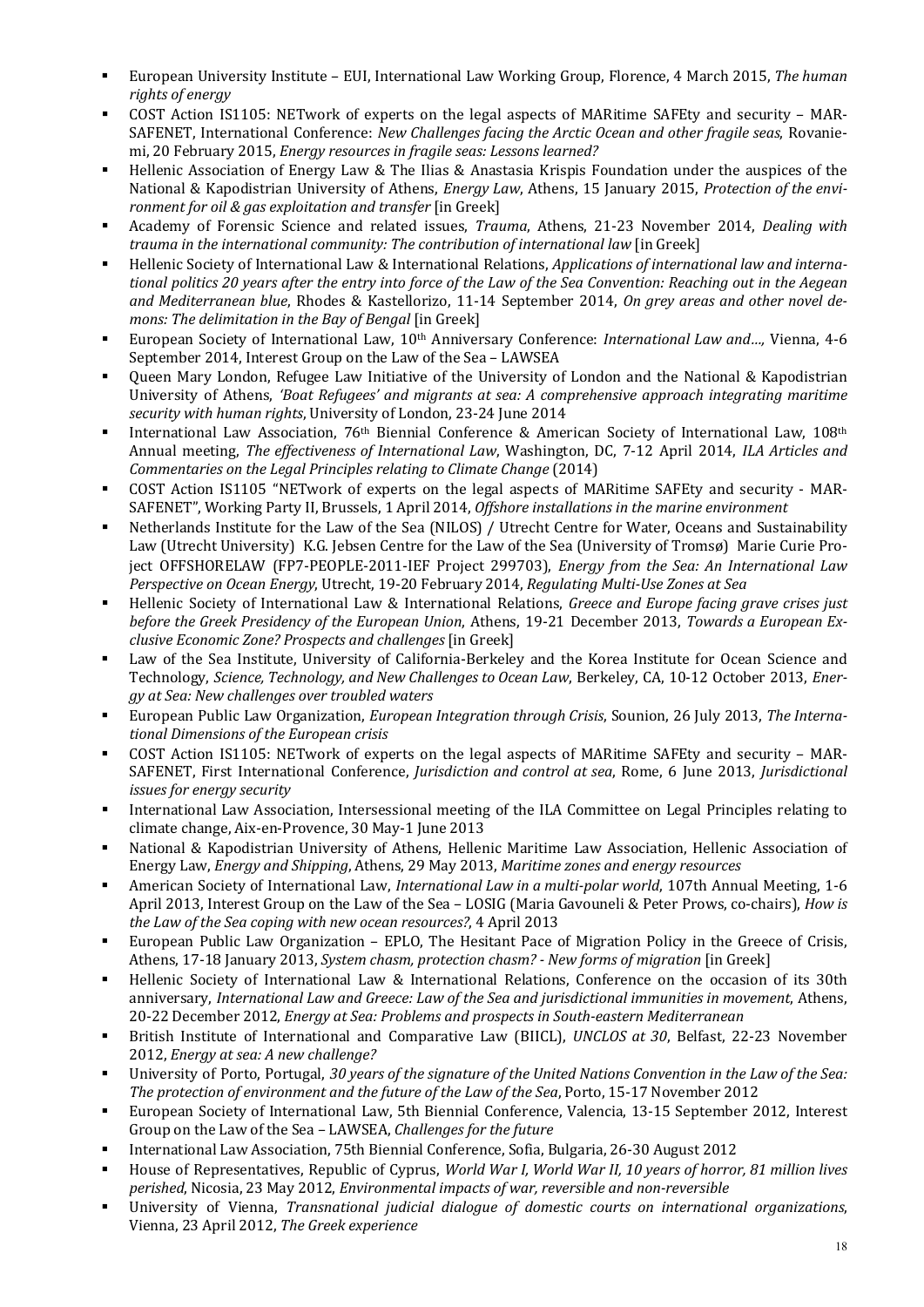- International Law Association Hellenic Branch, International Conference *in memoriam* Arghyrios Fatouros: *State Responsibility: Current and future challenges*, Athens, 9-10 February 2012, *Energy at sea: Issues of State responsibility in the marine environment*
- National and Kapodistrian University of Athens & Aristotle University of Thessaloniki, *Tourism and Law*, Karpenissi, 3-5 November 2011, *Tourism and environmental protection* [in Greek]
- Société française de droit international SFDI & Organisation for Economic Cooperation & Development OECD on the occasion of its  $50<sup>th</sup>$  anniversary, *Le pouvoir normatif de l'OCDE*, Paris, 16 September 2011, L'effet normatif des mécanismes de suivi : L'exemple de la lutte contre la corruption
- International Bar Association, 9th Annual Anti-Corruption Conference, *The fight against foreign bribery*, Paris, 23-24 June 2011, *Beyond criminalisation*
- National Centre for Public Administration, Innovative workshop: *Enhancing transparency combating corruption*, 7 June 2011
- Cyprus Academy for Public Administration & National Centre for Public Administration, *Preparing the Cyprus Presidency of the European Union, Nicosia, 11-12 April 2011, The European Union post-Lisbon: The area of freedom, security and justice*
- International Law Association, Intersessional meeting of the ILA Committee on Legal principles relating to climate change, Deventer, 13-15 January 2011
- European Centre for Environmental Research, Panteion University, Hellenic Centre for Marine Research, Hellenic Society of International Law and International Relations and Aegean Institute of the Law of the Sea, The Aegean Sea and South-Eastern Mediterranean: Current challenges and prospects for the exploitation of underwater energy natural resources, Anavyssos, 19-20 November 2010, Pipelines and their environment
- Lauterpacht Research Centre for International Law, Workshop: *International Law in the era of climate change*, Cambridge, 1-2 September 2010, *International law and catastrophes*
- University of Surrey, *Transboundary aquifers and international law: The experience of the Guarani Aquifer system*, 31 August 2010
- *Efarmoges Dimosiou Dikaiou* (a student journal), The European Union after the Lisbon Treaty, Athens, 10 June 2010, *Developments in the area of mixed agreements in the aftermath of the Lisbon Treaty* [in Greek]
- Ministry of Foreign Affairs, Hellenic Branch of the International Law Association & University of Athens, Department of International Studies, *Piracy off the coast of Somalia*, 5 May 2010, *Pirates on land: Jurisdic*tional issues for the prosecution of pirates off the coast of Africa
- The Society of Legal Scholars International Law Section and the British Institute of International and Comparative Law, 19th Conference on Theory and International Law, *State immunity and human rights*, London, 12 April 2010, *The contribution of Greek courts*
- Hellenic Committee for the implementation and dissemination of international humanitarian law. First training seminar, Athens, 26-29 May 2009, *The principle of distinction* [in Greek]
- Office of the Director of Public Prosecutions, Ireland & Public Prosecution Service, Northern Ireland, *Crossborder fraud, corruption and European Union financial interests, co-financed by the European Commis*sion/OLAF under the Hercule II programme, Dublin, 19-20 March 2009
- International Law Association, 73rd Conference, *Law for the future*, Rio de Janeiro, 17-21 August 2008, *The Biodiversity Convention. Regional and national instruments and access to bio-resources*
- Citizen in deed, *Public ethics & civil society*, 28-29 March 2008, *Combatting corruption at the international level: Control mechanisms and good practices*
- UNHCR and Ministry of Mercantile Marine, *Interception, rescue and refugee protection at European sea boders*, 29 January 2008, *Search and rescue at sea. Jurisdictional issues*.
- Asian Development Bank & Organisation for Economic Cooperation and Development (OECD), Anti-Corruption Initiative for Asia-Pacific, Regional Seminar, *Asset Recovery and Mutual Legal Assistance*, Bali, 5-7 September 2007
- Royal Institute of Foreign Affairs, Chatham House, Anti-corruption Conference: *The UN Convention against Corruption. Implementation and enforcement: Meeting the challenges,* 24 April 2006, *Corruption monitoring: Assessing public sector integrity. Limited possibilities?*
- University of Conceptión, Chile, Alpha Dikia II: The role of the judiciary in a State governed by the rule of law, 15 March 2006, *National courts and the international rule of law: Of immunity, impunity and universal jurisdiction*
- Annual meeting between the Law Schools of the University of Athens and the University of Vienna, 3 June 2005, *Liability for injury caused by transboundary harm*
- Redress, Berlin, 10 May 2005, *State immunity*
- Black Sea Economic Cooperation, Workshop on institutional renewal and public governance in the BSEC countries, 10 February 2005, *Good governance as a remedy for corruption: The UN Convention against Corruption*
- European Society of International law, Florence, 10-14 May 2004, *Civil liability as an aspect of environmental prevention*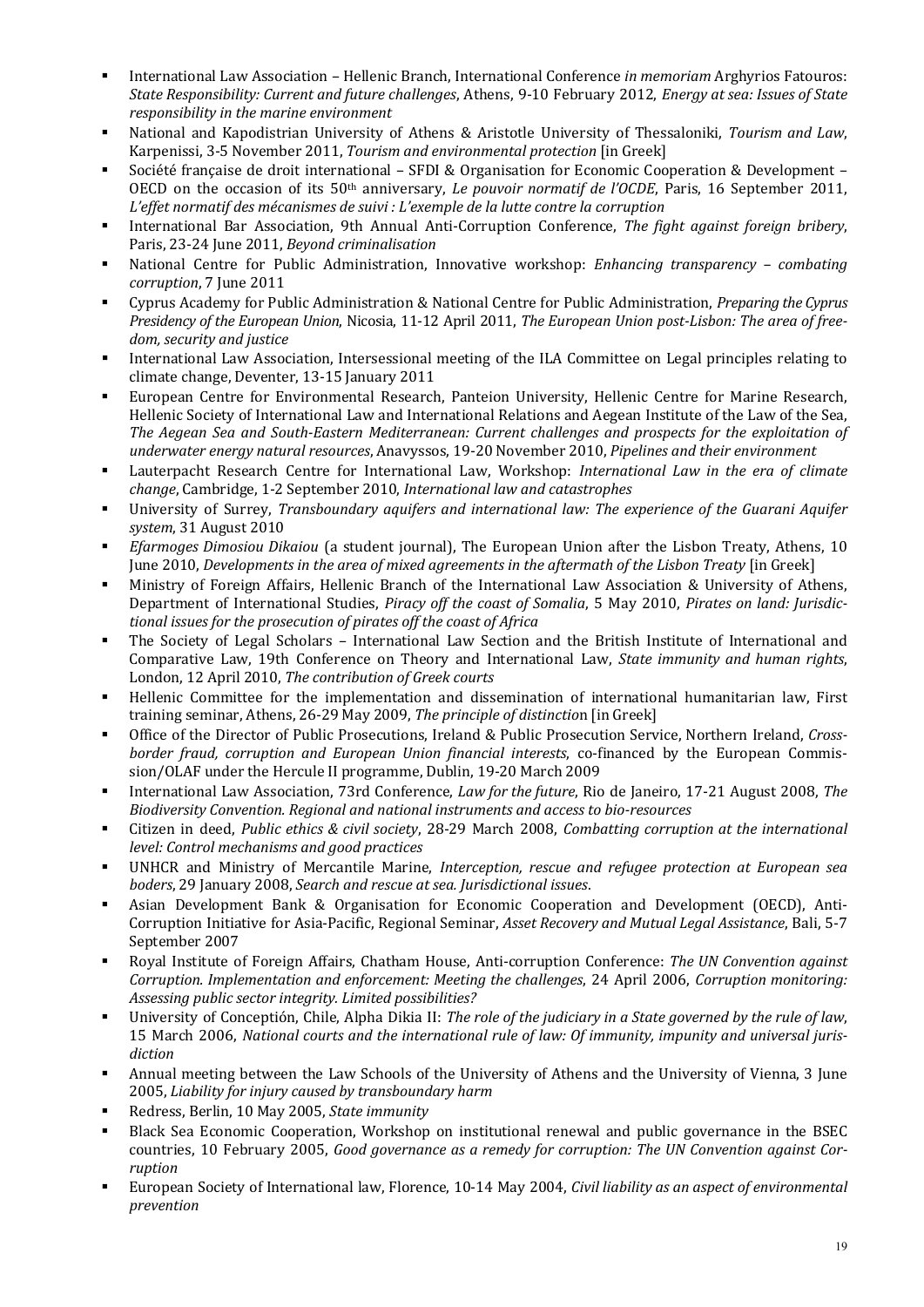- European Parliament, *Legal remedies for victims of international crimes: Fostering an EU approach to extraterritorial jurisdiction*, Brussels, 24-25 November 2003, *Immunity: A significant obstacle to ending impunity. Exceptions to immunity for "international crimes"*
- § Academy of European Law – ERA, *Third pillar developments in the EU*, Trier, 24-25 October 2003
- Academy of European Law ERA, *Criminal cooperation in the EU*, Trier, 24-25 November 2002
- Stockholm University & Virginia Center on Oceans Law, The Stockholm Declaration and the Marine Environment, Stockholm, 23-28 May 2002, *The Mediterranean system of environmental protection*
- Central European University, *Rivers of Life or Rivers of Death? Transboundary environmental incidents in Central and Eastern Europe, Budapest, 3-4 April 2000, Early warning systems and mitigation of damage conventional regimes and customary obligations*
- The British Institute of International and Comparative Law & The Notre Dame London Law Center, *Human* rights remedies: Implications of international and comparative law for UK practice, London, 17-18 March 2000
- 93th Annual Meeting of the American Society of International Law, *Violence, Money, Power, Culture: Review*ing the Internationalist Legacy, Washington, DC, 24-27 March 1999; Reporter: *The power of law: The promises and prospects of legal reform worldwide*
- Hellenic National Committee for the Celebration of the 50th Anniversary of the Universal Declaration of Human Rights, *Scientific and technological developments and human rights*, Athens, 12-13 November 1998, *Bind*ing character and monitoring of the international instruments on biomedicine
- 2nd Syntagma Congress, *The "Greek" cases before the Strasbourg organs*, Nafplio, 11-13 December 1998, *The legal protection of property rights before the Strasbourg organs*
- XVth International Congress of Comparative Law, Bristol, England, 26 July-1 August 1998; National Reporter: The introduction and execution in the domestic legal order of states of UN Security Council Resolutions *adopted by virtue of Chapter VII of the Charter*
- Prelude International, University of the Aegean, Democritos University of Thrace, National Technical University of Athens, University of Cyprus, *Sustainable development in the islands*, Rhodes, 30 April-4 May 1998, Al*ternative energy production in an island setting: questions of environmental protection and energy efficiency*
- 91st Annual Meeting of the American Society of International Law, *Implementation, Compliance and Effectiveness*, Washington, DC, 9-12 April 1997; Reporter: *Compliance with international environmental treaties: the empirical evidence*
- § 2nd Annual International Wildlife Law Conference, Washington, DC, 8 April 1997, *The Mediterranean Biodiversity Protocol: Regional solutions in a wider context*
- The British Institute of International & Comparative Law, *The future of the International Court of Justice*, London, 23-24 February 1996
- University of Athens & Technical University of Athens, *Waste management in the European Union*, Athens, 18-19 September 1995
- European Group of Public Law, 5th Annual Reunion: *The fundamental rights of non-EU aliens*, Spetses, 16-20 September 1994

### **XI. Conferences – Organizing Committee (selected events)**

- International Law Association, 81st Conference @Delphi 2024
- International Law Association Hellenic Branch, AI, Science, Data, Information: A brave new world for international law, 1 April 2022, https://www.facebook.com/ILA.gr.branch/videos/699213854453610
- Athens PIL, Faculty of Law, National & Kapodistrian University of Athens, *The war in Ukraine, the European institutions and human rights*, 3 March 2022, https://hub.uoa.gr/event-review-war-in-ukraine/ [in Greek]
- Yearbook of International Environmental Law, *The road from Glasgow: Lessons learned and challenges ahead*, A(nother) webinar: A round table discussion coordinated by Maria Gavouneli, Timo Koivurova and Bharat Desai, Editors-in-Chief, 6 December 2021, https://www.facebook.com/athenspil/videos/1846386368878165
- Aegean Institute on the Law of the Sea and Maritime Law, *The peaceful settlement of disputes in the oceans in the 21st century*, 8 June 2021
- International Law Association Hellenic Branch, *Arbitration at the time of the pandemic*, 21 January 2021, https://www.facebook.com/ILA.gr.branch/videos/1501301826725244 [in Greek]
- § International Law Association Hellenic Branch, *The Greek maritime zones*, 15 January 2021, https://www.facebook.com/ILA.gr.branch/videos/747241672844498 [in Greek]
- NOVA School of Law & British Institute of International & Comparative Law, Webinar series on Business and *Human Rights Developments in Southern Europe*, Episode 5: *Business and Human Rights Developments in Greece*, 12 January 2021, https://novabhre.novalaw.unl.pt/business-human-rights-developments-southerneurope/
- International Law Association Hellenic Branch, *Delimiting the Mediterranean blue*, webinar, 24 September 2020, https://www.facebook.com/ILA.gr.branch/videos/334217241174392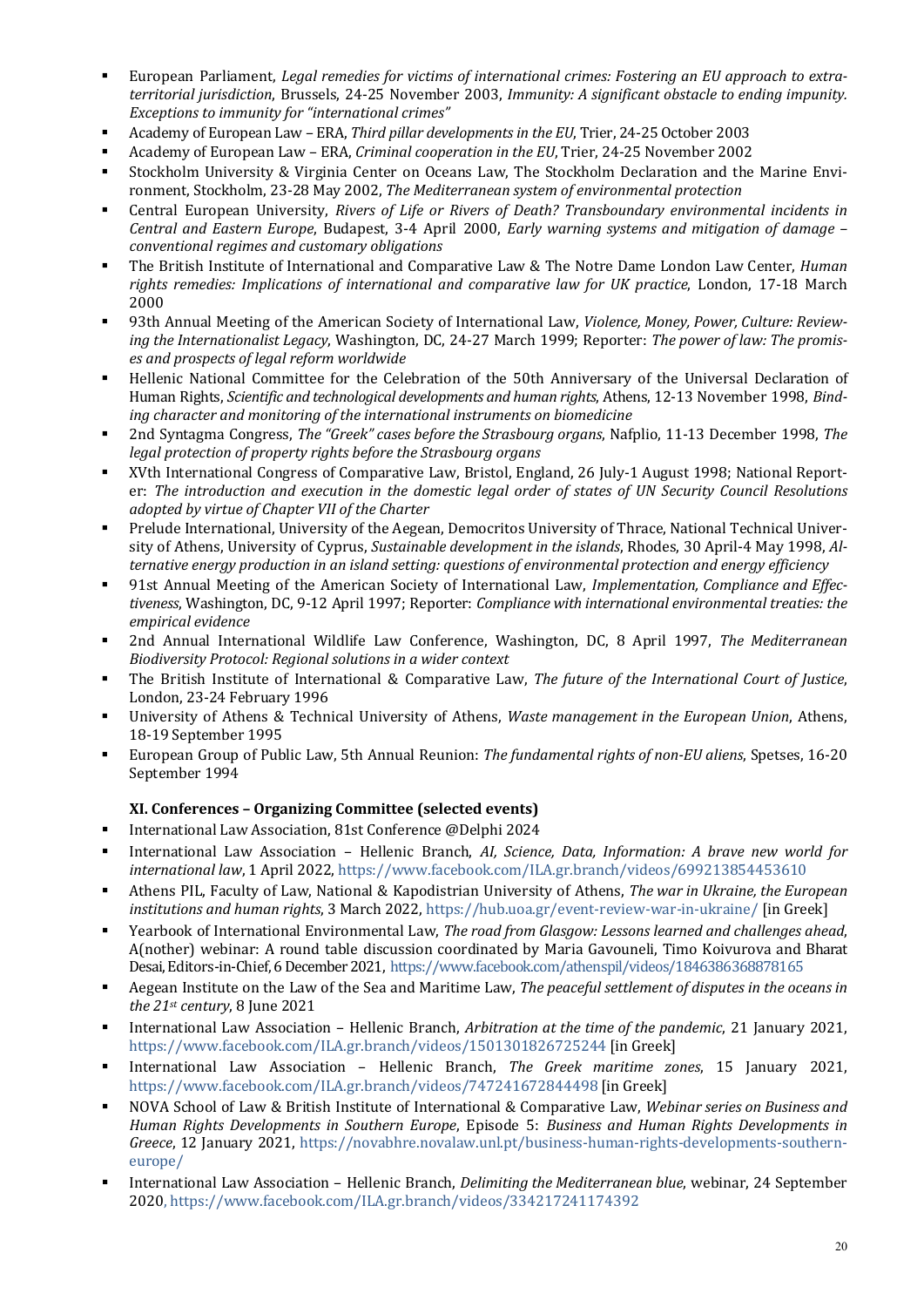- Aegean Institute for the Law of the Sea and Maritime Law & Hellenic Society of International Law and International Relations, Insular territories in the Law of the Sea, 22 July 2020, https://www.youtube.com/watch?v=mc8l75w0qYc&fbclid=IwAR09cEYKc11Mk2nYKL3JYSrU6\_Pa5tyRH52 wtdpqvlR5z5cWMeH7SnqTE3k
- International Law Association Hellenic Branch, Webinar series 2020: *International law at the time of the* pandemic, 2<sup>nd</sup> webinar: *The World Health Organization at the time of the pandemic*, 9 July 2020
- Athens PIL, Faculty of Law, National & Kapodistrian University of Athens, Jean Monnet Network Project on Migration and Asylum Policy Systems - MAPS, webinar: *Outsourcing and cooperation with third countries*, 8 July 2020
- International Law Association Hellenic Branch, Webinar series 2020: *International law at the time of the pandemic*, 1st webinar: *Human rights at the time of the pandemic*, 28 May 2020
- European Society of International Law (ESIL), 15<sup>th</sup> ESIL Conference@Athens 2019, Sovereignty: A concept in *a state of flux?*, 12-14 September 2019
- Second World Meeting of Societies for International Law, *Current challenges to international law: The role of* societies for international law, The Hague, 2-3 September 2019, Panel organized by the Hellenic Society of International Law & the Hellenic Branch of the International Law Association, *Towards effective environmental protection?*
- China-Greece Forum on the Law of the Sea, *Cooperation in the Law of the Sea*, Athens, 17 October 2018
- European Society of International Law (ESIL), Interest Group on the Law of the Sea (LAWSEA), *Law of the Sea and universality*, Manchester, 13 September 2018
- Hellenic Society of International Law & International Relations, *The foreign policy of the Greek State*, Athens, 15-17 December 2017 [in Greek]
- European Society of International Law (ESIL), Interest Group on the Law of the Sea (LAWSEA), *Global commons and values in the oceans: What should be the role of the new implementing agreement under UN-CLOS?*, Napoli, 6 September 2017
- Athens PIL, Faculty of Law, National & Kapodistrian University of Athens, *The South China Sea arbitration: Conclusions* and *impact*, Athens, 7 October 2016, *Obligation to cooperate and good faith in the Law of the Sea*, http://delos.uoa.gr/opendelos/search?ev=23e9d0a9&sb=Date&sd=ascending [in Greek]
- European Society of International Law (ESIL), Interest Group on the Law of the Sea (LAWSEA), *Enforcement at Sea: Legal and operational challenges in maritime security*, Riga, 7 September 2016
- National & Kapodistrian University of Athens, Research Project: *Energy at Sea* implemented within the framework of the Operational Programme: Education and Lifelong Learning, Action ARISTEIA II, *Energy at Sea: Old problems, new challenges*, 22-23 October 2015
- NATO Maritime Interdiction Operational Training Centre (NMIOTC), 6th NMIOTC Annual Conference in cooperation with the National & Kapodistrian University of Athens, Research Project: 'Energy at Sea' implemented within the framework of the Operational Programme 'Education and Lifelong Learning (Action ARISTEIA II), *Current and Future Challenges to Energy Security in the Maritime Environment*, 2-4 June 2015
- American Society of International Law, *Adapting to a rapidly changing world*, 109th Annual meeting, 8-11 April 2015, *Energy at Sea: How do increased energy demands test the regime for ocean governance?*, 9 April 2015 [based upon a proposal accepted by the ASIL Organizing Committee]
- National & Kapodistrian University of Athens, Faculty of Law, *Regulating 'irregular' migration: International obligations and international responsibility*, Athens, 20 March 2015, Head of the Organizing Committee
- Queen Mary London, Law Department, University of London & Refugee Law Initiative, University of London with the National & Kapodistrian University of Athens, 'Boat Refugees' and migrants at sea: A comprehensive approach integrating maritime security with human rights, University of London, 23-24 June 2014
- International Law Association, Regional Conference 2013, Imperium iuris: Governance, Trade Resources, 29-31 August 2013, Head of the Programme Committee, Member of the Organising Committee
- National & Kapodistrian University of Athens, Faculty of Law, *Making (Sense of) International Law: Sources* and Interpretation, Athens 7 June 2013
- American Society of International Law, *International Law in a multi-polar world*, 107th Annual Meeting, 1-6 April 2013, Interest Group on the Law of the Sea - LOSIG (Maria Gavouneli & Peter Prows, co-chairs), *How is* the Law of the Sea coping with new ocean resources?, 4 April 2013
- International Law Association Hellenic Branch, International Conference *in memoriam* Arghyrios Fatouros: *State Responsibility: Current and future challenges, Athens, 9-10 February 2012, Member of the Organizing* Committee
- Institut de droit international, Session de Rhodes, September 2011, Comité d'accueil
- Ministry of Foreign Affairs, Hellenic Branch of the International Law Association & University of Athens, Department of International Studies, *Piracy off the coast of Somalia*, 5 May 2010, Member of the Organizing Committee